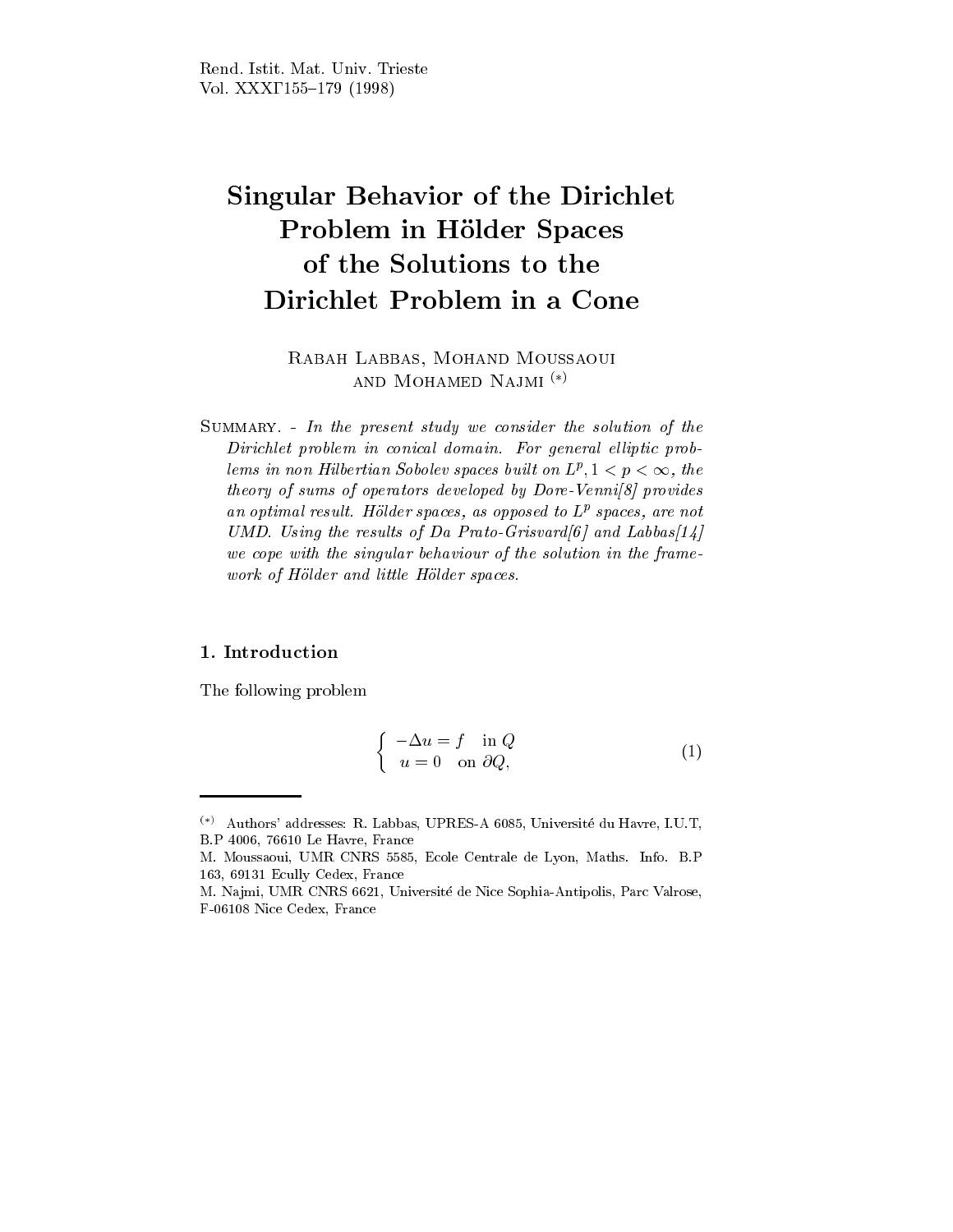where Q is an open set of  $\mathbb{R}^3$  has been studied by several authors in the Sobolev spaces built on  $L^p((\mathcal{Q})$  for  $1 \leq p \leq \infty$ . See for instance, Agmon-Douglis-Nirenberg [1][2] for regular open sets and Grisvard[10], Dauge[7] and Kontradiev[12] for open sets with conical points. The variational solution can be written as a sum

$$
u = u_r + u_s,\tag{2}
$$

where  $u_r$  has the optimal regularity  $W^{2,p}(Q)$  and  $u_s$  is written explicitly near the singular points for a simple geometry.

For Q being a cone, the technique used in the hilbertian case  $(p = 2)$  is based on the Fourier's partial transform and Plancherel's theorem. For  $p \neq 2$ , the decomposition (2) was obtained by Clément-Grisvard[4] relying on two approaches for the sum of linear operators taken from Da Prato-Grisvard $[6]$  and Dore-Venni $[8]$ . The first one provides a strong solution of (1), (not necessarily coinciding with a variational solution  $u$ , and the second makes use of the UMD character of  $L^p(Q)$  and yields the optimal regularity of  $u_r$ .

In the present study, problem  $(1)$  is considered in the infinite cone

$$
Q = \{ \rho \sigma \ / \ \rho > 0, \sigma \in G \},\tag{3}
$$

where G is a regular open set of the sphere  $S^-.$  For  $\kappa \in \mathbb{N}$ , we denote by  $UC^k(\overline{Q})$  the space o the space of the functions with uniformly continuous with  $\sim$ and bounded derivatives up to the order k in  $\overline{Q}$  and by  $C^{\alpha}(\overline{Q})$ . for  $0 < \alpha < 1$ , the space of the bounded and uniformly  $\alpha$ -Hölder continuous functions u defined on  $\overline{Q}$  and endowed with the norm

$$
||u||_{C^{\alpha}(\overline{Q})} = \operatorname{Max}_{x \in \overline{Q}} |u(x)| + \operatorname{Max}_{\rho \sigma \neq \rho' \sigma'} \frac{|u(\rho \sigma) - u(\rho' \sigma')|}{\|\rho \sigma - \rho' \sigma'\|_2^{\alpha}} \tag{4}
$$

$$
= \quad \max_{x \in \overline{Q}} |u(x)| + [u]_{\alpha, \overline{Q}} \,. \tag{5}
$$

 $\left\Vert {}\right\Vert _{2}$  denotes the euclidian norm.  $C^{k+\alpha }\left( \overline{Q}\right)$  is the subspace of  $UC^{k}\left( \overline{Q}\right)$  $\mathcal{L}$  and the set of the set of the set of the set of the set of the set of the set of the set of the set of the set of the set of the set of the set of the set of the set of the set of the set of the set of the set of of functions whose k-th order derivatives belong to  $C^{\alpha}(\overline{Q})$  . Similarly : Similarly state of the state of the state of the state of the state of the state of the state of the state o we define the spaces  $UC^k(\overline{\Omega},X)$  ,  $C^{\alpha}(\overline{\Omega},X)$  and  $C^{k+\alpha}(\overline{\Omega},X)$  where  $\Lambda$  is a Danach space and  $\Omega$  is any open set in  $\mathbb R$  . These spaces are naturally normed. We shall consider also the following subspaces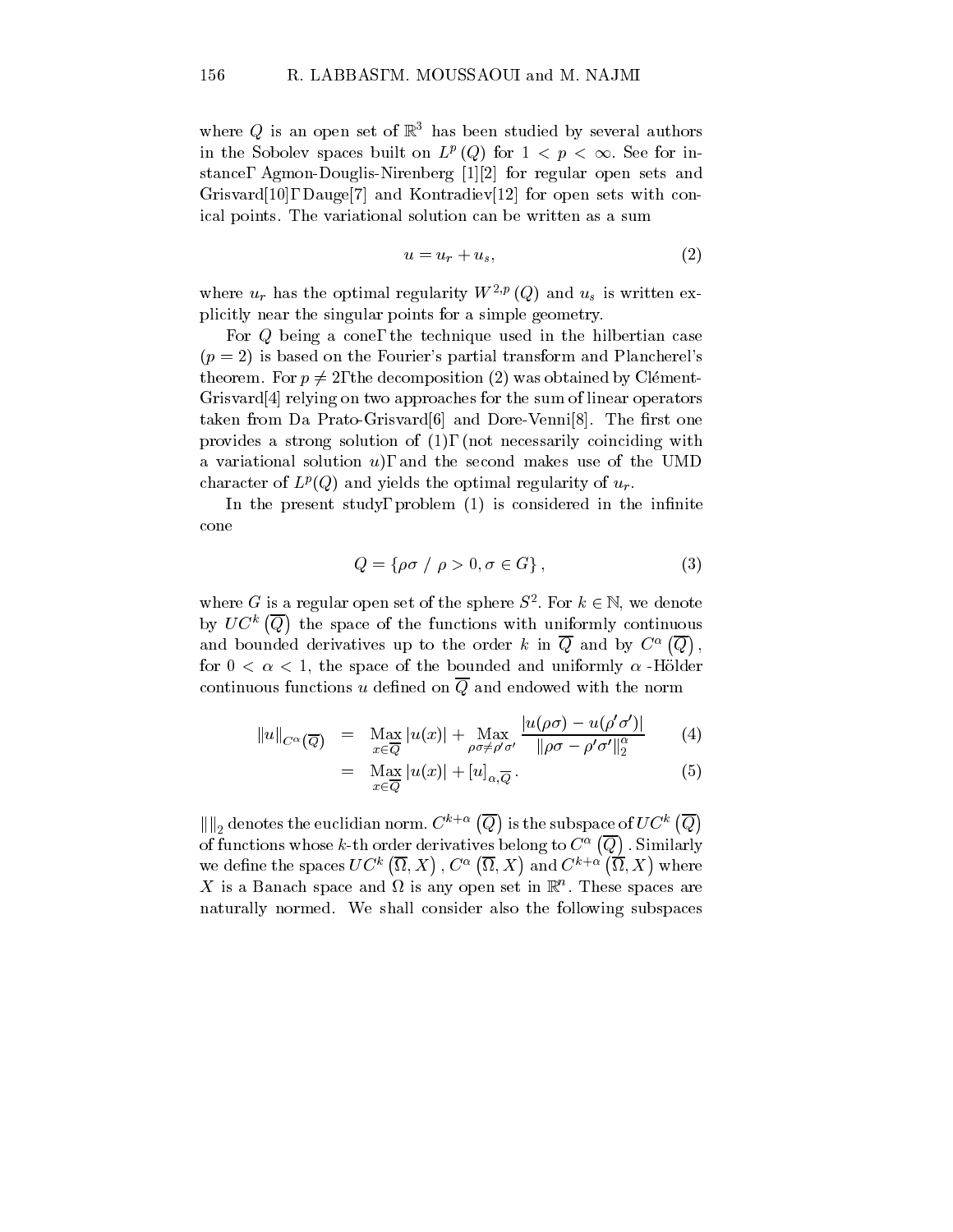little Holder continuous functions:

$$
h^{\alpha}\left(\overline{\Omega}, X\right) = \left\{ u \in UC\left(\overline{\Omega}, X\right) / \lim_{\delta \to 0} \sup_{\|x - y\| \le \delta} \frac{\|u(x) - u(y)\|_{X}}{\|x - y\|^{\alpha}} = 0 \right\},\
$$

$$
h^{\alpha}\left(\overline{Q}\right) = \left\{ u \in UC\left(\overline{Q}\right) / \lim_{\delta \to 0} \sup_{\|x - y\| \le \delta} \frac{|u(x) - u(y)|}{\|x - y\|_{2}^{\alpha}} = 0 \right\},\
$$

which are endowed respectively with the norms of  $C^{\alpha}(\overline{\Omega},X)$  and  $C^{\alpha}(\overline{Q})$ . The subspace  $h^{\alpha}(\overline{\Omega},X)$  can be characterized as the closure of  $UC^1(\overline{\Omega}, X)$  in  $C^{\alpha}(\overline{\Omega}, X)$  or as the closure of  $C^{\theta}(\overline{\Omega}, X)$  in  $C^{\alpha}(\overline{\Omega},X)$  for  $\theta>\alpha$ , see Sinestrari[19], Lunardi[15].

We then show the validity of decomposition (2) if  $f \in h_0^{\alpha}(\overline{Q});$ here,  $h^{\alpha}_0\left(\overline{Q}\right)$  (resp.  $C_0\left(\overline{G}\right)$ ) denotes the space of functions of  $h^{\alpha}\left(\overline{Q}\right)$  (respectively of  $C(\overline{G})$ ) vanishing ) vanishing on @Q (resp. on @G).

We prove that

$$
u_r \in C^{2+\alpha}(\overline{Q}),
$$

and we describe precisely the behavior of the singular part  $u_s$  near the vertex O.

Our study in the Holder spaces is motivated by the fact that this framework allows us the use of theorems on multipliers and the Banach algebra structure and leads to the resolution of many non linear problems via linearization and precise control of the solution near the singular points, in  $L^{\infty}$ -norm.

The techniques we use are essentially based on the theory of the sums of linear operators in Banach spaces developed in Da Prato-Grisvard[6] as well as on the results for an abstract two points boundary problems of elliptic type studied in Labbas[14].

In paragraph 2 we present the main result of the theory of the sums by Da Prato-Grisvard<sup>[6]</sup> in the commutative case. In paragraph 3, we write equation (1) in the cylinder  $\Delta = \mathbb{R} \times G$  by using the spherical coordinates. In paragraphs 4 and 5, we apply the sum's strategy to the transformed equation respectively in the Banach spaces  $E=L^{\infty}\left(\mathbb{R},h_{0}^{\alpha}\left(\overline{G}\right)\right)$  and  $E=h^{\alpha}\left(\mathbb{R},C_{0}\left(\overline{G}\right)\right)$ . In paragraph 6, some regularity results in Labbas[14] are recalled and applied to the transformed problem. Finally in section 7 we go back to our problem in the cone and give the final theorem which specifies decomposition 2.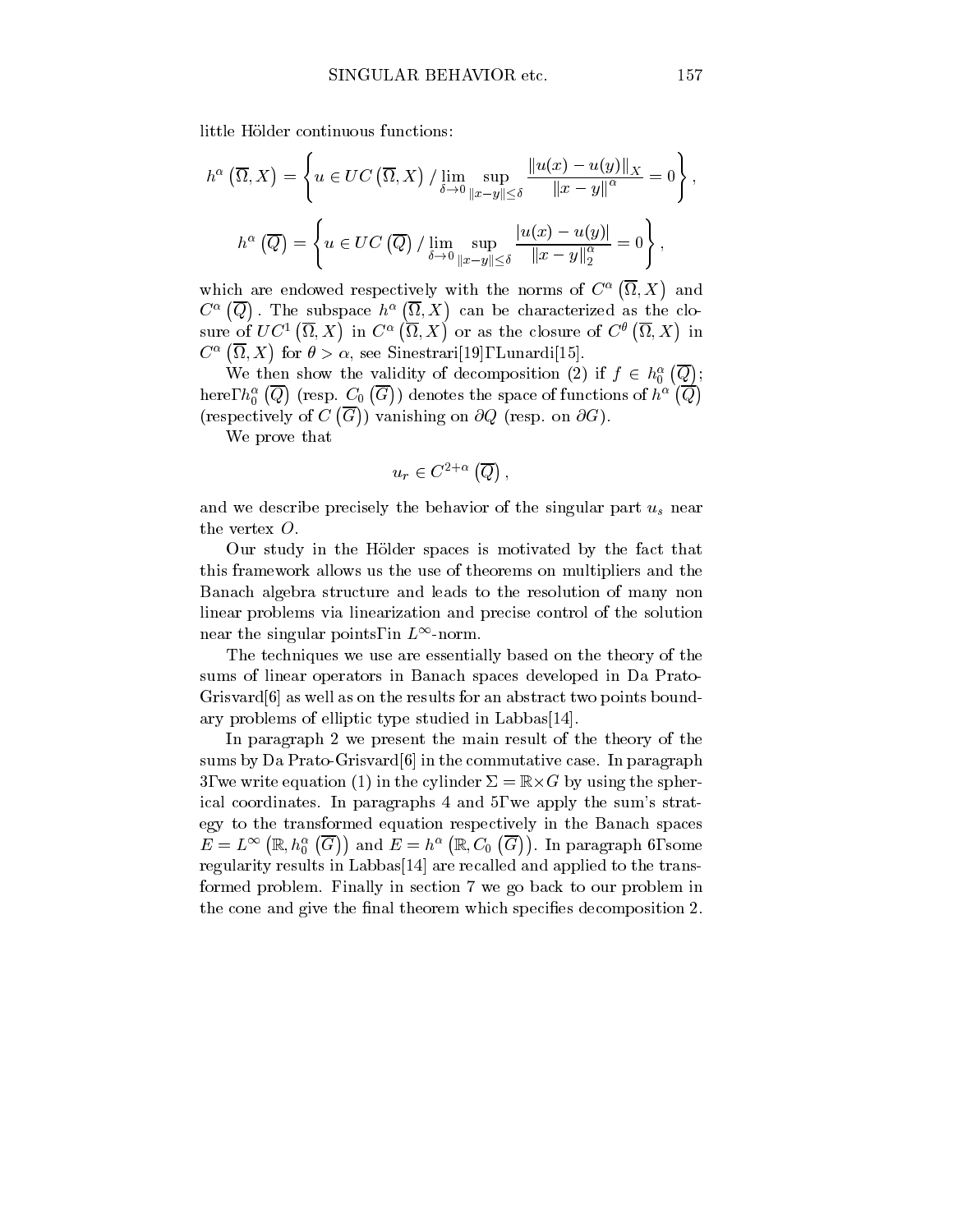## 2. Sums of linear operators

Let us consider a complex Banach space  $E$  and two closed linear operators A and B of domains  $D(A)$  and  $D(B)$ . Their sum is defined by

$$
Sx = Ax + Bx, \quad x \in D(S) = D(A) \cap D(B). \tag{6}
$$

We assume that these two operators verify the following hypotheses:

$$
(H.1) \begin{cases} \exists r, \ C_A, C_B > 0, \ \epsilon_A, \ \epsilon_B \in ]0, \pi[ \text{ such that} \\ i) \ \rho(A) \supset \sum_{\epsilon_A} = \{z \ / \ |z| \ge r, \ |\text{Arg}(z)| < \pi - \epsilon_A \} \\ \text{and } \left\| (A - zI)^{-1} \right\|_{L(E)} \le C_A / |z| \ \forall z \in \sum_{\epsilon_A} \\ ii) \ \rho(B) \supset \sum_{\epsilon_B} = \{z \ / \ |z| \ge r, \ |\text{Arg}(z)| < \pi - \epsilon_B \} \\ \text{and } \left\| (B - zI)^{-1} \right\|_{L(E)} \le C_B / |z| \ \forall z \in \sum_{\epsilon_B} \\ iii) \ \epsilon_A + \ \epsilon_B < \pi. \\ iv) \ D(A) + D(B) \text{ is dense in } E \end{cases}
$$

$$
(H.2)\begin{cases} (A - \xi I)^{-1} (B - \eta I)^{-1} - (B - \eta I)^{-1} (A - \xi I)^{-1} \\ = [(A - \xi I)^{-1}; (B - \eta I)^{-1}] = 0; \forall \xi \in \rho(A), \forall \eta \in \rho(B) \end{cases}
$$
(7)

and

$$
(H.3) \quad \sigma(A) \cap \sigma(-B) = \emptyset, \tag{8}
$$

where  $\sigma(A)$  and  $\sigma(-B)$  denote respectively the spectrum of A and  $-B$  and  $\rho(A)$ ,  $\rho(-B)$  their resolvent sets.

According to Da Prato-Grisvard[6], under hypotheses  $(H.1), (H.2),$  $(H.3)$  the sum  $S = A + B$  is closable and the linear operator defined by the following Dunford's integral

$$
x \longmapsto -\frac{1}{2i\pi} \int_{\Gamma} (B + zI)^{-1} (A - zI)^{-1} x dz \tag{9}
$$

coincides exactly with  $(\overline{S})^{-1}$  where  $\overline{S} = \overline{A+B}$  is the closure of  $A + B$ ; is a simple sectorial curve enclosing the spectrums of A and  $(-B)$  and lying in  $\rho(A) \cap \rho(-B)$ . We then have the essential following result proved in [6]: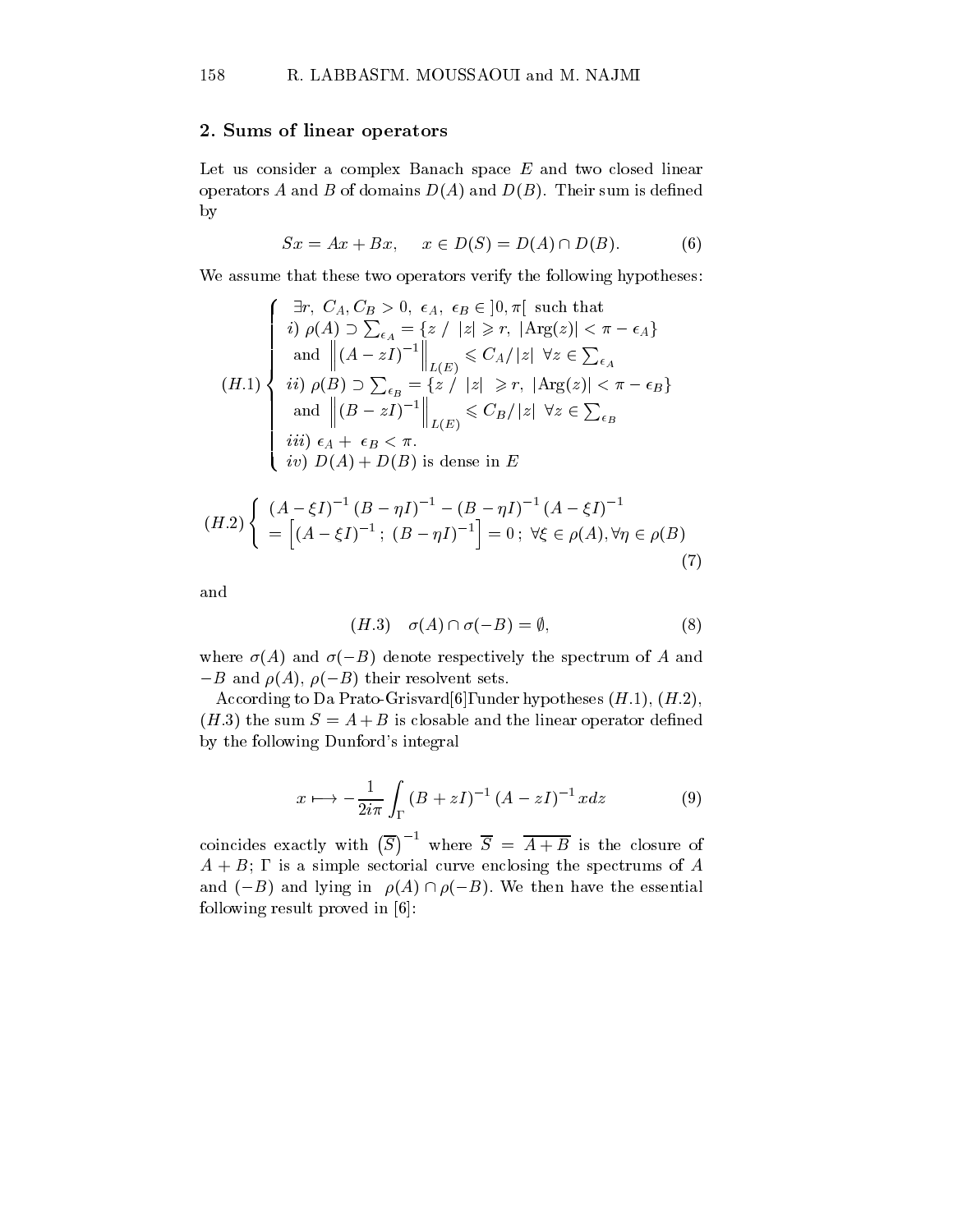THEOREM 2.1. Let us assume that  $(H.1)$ ,  $(H.2)$  and  $(H.3)$  hold. If F is a Banach subspace continuously imbedded in E and there exists a constant K such that for some  $\theta \in ]0,1[$  we have

$$
||x||_F \leqslant K\left(||x||_E + ||x||_E^{1-\theta} ||Ax||_E^{\theta}\right) \quad \forall x \in D(A),
$$

then  $D(\overline{A+B}) \subset F$ .

The unique solution  $v$  of the equation

$$
\overline{S}v=\left(\overline{A+B}\right)v=f
$$

is usually called a strong solution of the equation  $Sv = f$ .

## 3. The problem in the cylinder

We assume in all this study that  $f \in h_0^{\alpha}(\overline{Q})$  . The condi-: The condition f  $\mathcal{M} = \mathcal{M}$  and  $\mathcal{M} = \mathcal{M}$  and  $\mathcal{M} = \mathcal{M}$  and  $\mathcal{M} = \mathcal{M}$ on  $\partial Q$  is necessary in the case of Dirichlet's problem in Hölder spaces on regular open sets (see a counterexample given in Von Wahl [21]). Equation (1) is written in spherical coordinates  $\rho\sigma =$  $(\rho \sin \varphi \cos \theta, \rho \sin \varphi \sin \theta, \rho \cos \varphi)$  as

$$
\begin{cases}\nD_{\rho}^{2}u + \frac{2}{\rho}D_{\rho}u + \frac{1}{\rho^{2}}\Delta' u = f & \text{in } Q \\
u = 0 & \text{on } \partial Q,\n\end{cases}
$$
\n(10)

where  $\Delta'$  denotes the Laplace-Beltrami operator on the unit sphere  $S^2$  défined by

$$
\Delta' u = \frac{1}{\sin \varphi} \frac{\partial}{\partial \varphi} \left( \sin \varphi \frac{\partial u}{\partial \varphi} \right) + \frac{1}{\sin^2 \varphi} \frac{\partial^2 u}{\partial \theta^2}.
$$
 (11)

Equation (10) may be written in the form

$$
\begin{cases} (\rho D_{\rho})^2 u + (\rho D_{\rho}) u + \Delta' u = \rho^2 f = g & \text{in } Q \\ u = 0 \text{ on } \partial Q, \end{cases}
$$

and the natural change of variable  $\rho = e^{\frac{1}{2}}$  gives

$$
\begin{cases}\nD_t^2 u + D_t u + \Delta' u = e^{2t} f = g & \text{in } \Sigma \\
u_{|\partial \Sigma} = 0,\n\end{cases}
$$
\n(12)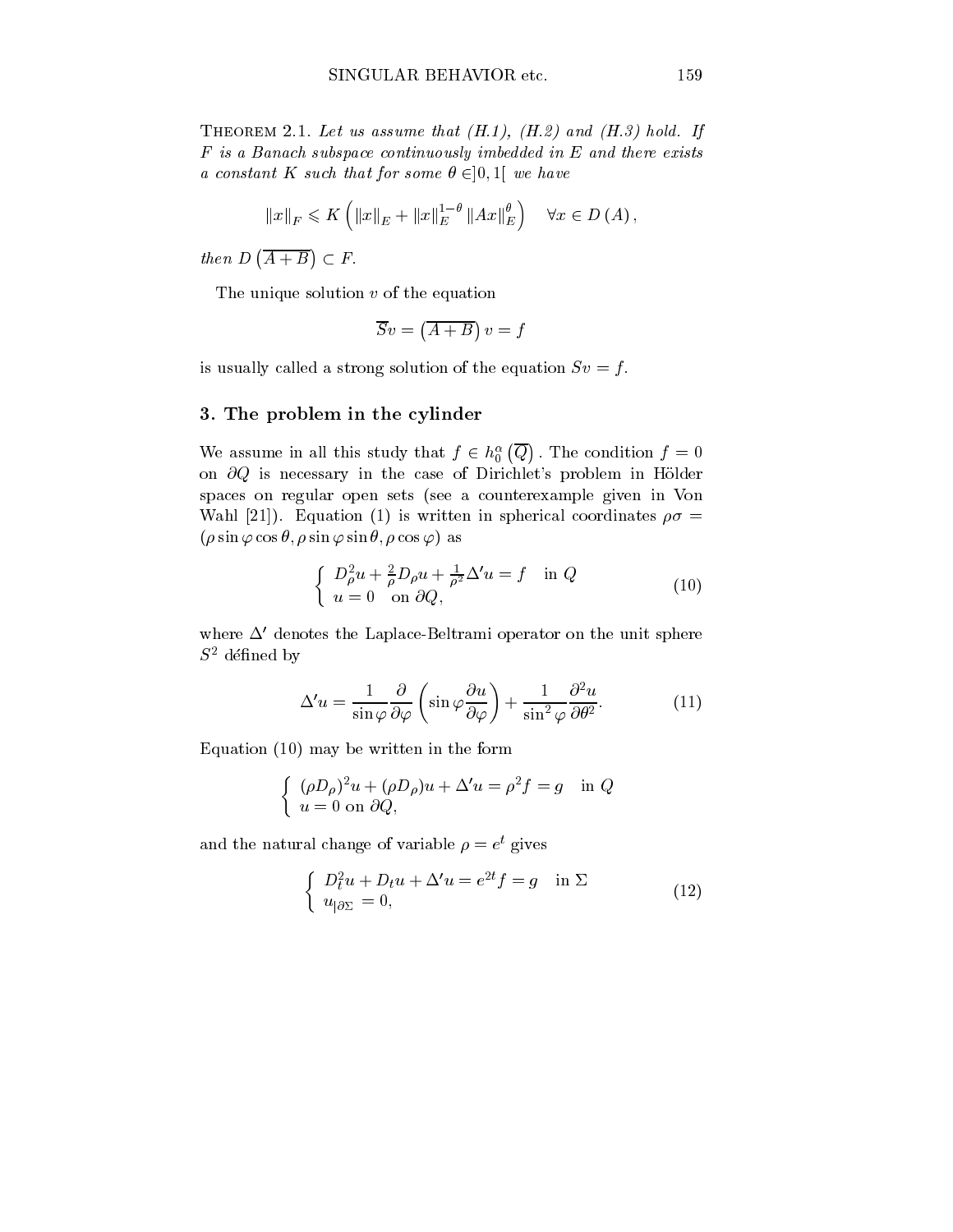where  $\Delta = \mathbb{R} \times G$ . We thus set, for  $\{t, \sigma\} \in \mathbb{R} \times G$ ,

$$
V(t,\sigma) = e^{-(2+\alpha)t}u(e^t\sigma),
$$
  
\n
$$
H(t,\sigma) = e^{-\alpha t}f(e^t\sigma),
$$
\n(13)

and define the following vector-valued functions which take their values on some Banach space X

$$
v : \mathbb{R} \to X; t \longmapsto v(t); \quad v(t)(\sigma) = V(t, \sigma),
$$
  
\n
$$
h : \mathbb{R} \to X; t \longmapsto h(t); \quad h(t)(\sigma) = H(t, \sigma),
$$

(where  $X$  shall be specified later). Then  $v$  satisfies the abstract equation

$$
\begin{cases}\nD_t^2 v(t) + (1+2\beta)D_t v(t) + \beta (\beta + 1)v(t) + \Delta'(v(t)) = h(t), \ t \in \mathbb{R} \\
v(t) \in D(\Delta') \subset X,\n\end{cases}
$$
\n(14)

with

$$
\beta = 2 + \alpha.
$$

Equation (14) may be written as a sum of two linear operators not acting with the same variable. This allows us to predict the application of the commutative case of the sum theory.

We shall need the useful following lemmas which specify the relation between a global, partial and abstract little holderianity in the cylinder  $\Sigma$ .

Lemma 3.1. We have

- i)  $h \in h^{\alpha}(\mathbb{R}, C_0(\overline{G}))$  if and only if  $H \in UC(\mathbb{R} \times \overline{G})$  and  $H(., \sigma) \in$  $n$  (K) uniformly in  $\sigma \in \mathfrak{c}$ .
- $ii) \ \ h \in UC(\mathbb{R}, C_0\,\left(\overline{G}\right))\cap L^{\infty}\big(\mathbb{R}, h^{\alpha}_0\,\left(\overline{G}\right)\big) \ \textit{if and only if}\ H \in UC(\mathbb{R}\times \mathbb{R}).$ G) and  $H(t,.) \in h_0^-(G)$  uniformly in  $t \in \mathbb{R}$ .

This lemma can be proved as in lemma 6.2 of Sinestrari[19].

LEMMA 3.2. Let  $f \in h_0^{\circ}(\mathcal{Q})$ , then the function  $H(t, \sigma) = e^{-\sigma t} f(e^{\sigma \sigma})$  $verifies$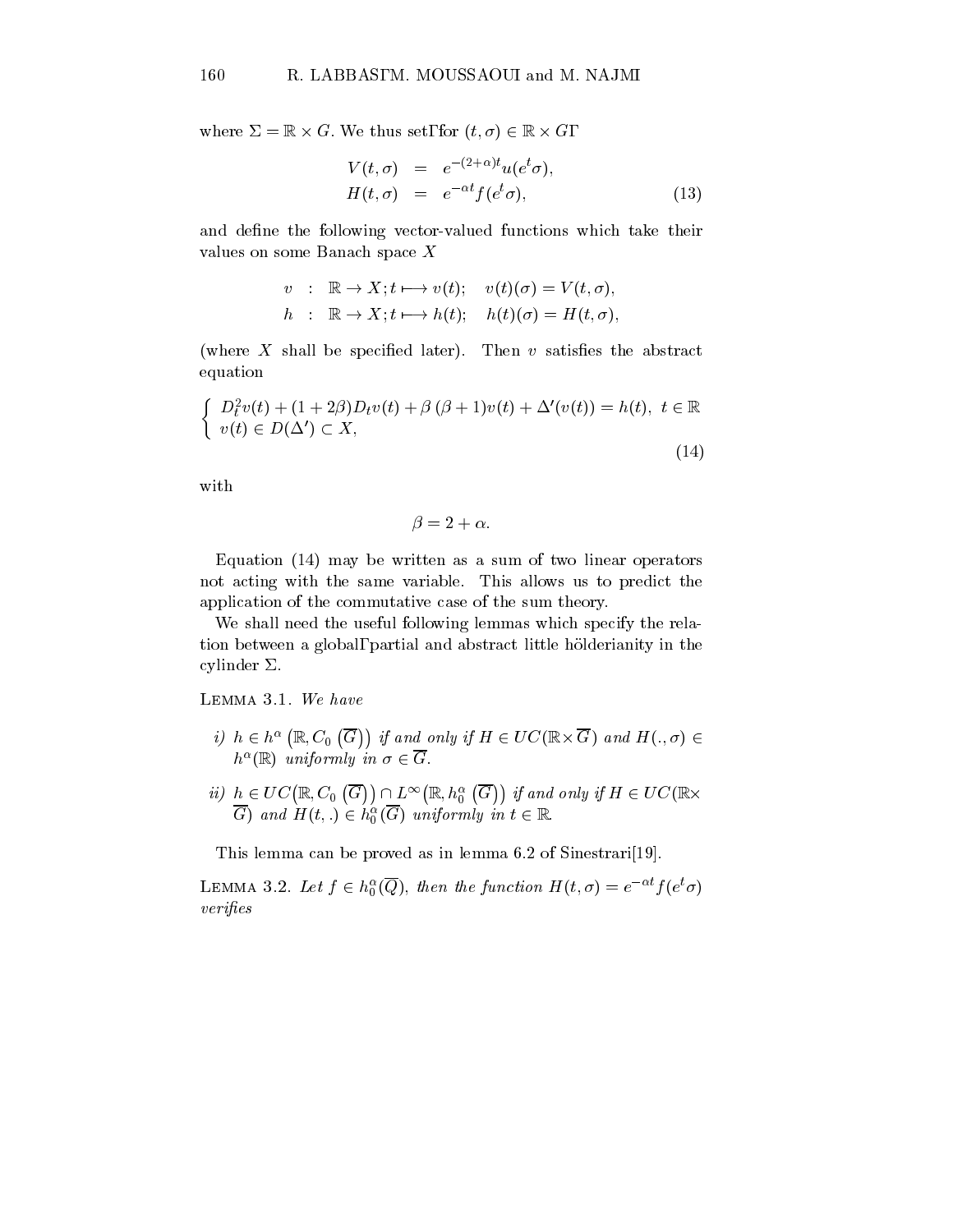\n- i) 
$$
H \in UC(\mathbb{R} \times \overline{G})
$$
 and  $H(.,\sigma) \in h^{\alpha}(\mathbb{R})$  uniformly in  $\sigma \in \overline{G}$ .
\n- ii)  $H \in UC(\mathbb{R} \times \overline{G})$  and  $H(t,.) \in h_0^{\alpha}(\overline{G})$  uniformly in  $t \in \mathbb{R}$ .
\n- *Proof.* i) Let  $\tau$ ,  $t$  such that  $-\infty < \tau < t < +\infty$ , then
\n

$$
H(t,\sigma) - H(\tau,\sigma)
$$
  
=  $(e^{-\alpha t} - e^{-\alpha t}) f(e^{\tau}\sigma) + e^{-\alpha t} (f(e^t\sigma) - f(e^{\tau}\sigma))$   
=  $\frac{-1}{\alpha} \int_{\tau}^{t} e^{-\alpha \xi} d\xi (f(e^{\tau}\sigma) - f(0)) + e^{-\alpha t} (f(e^t\sigma) - f(e^{\tau}\sigma))$   
=  $\Delta_1 + \Delta_2$ .

and

d  

$$
|\Delta_1| \leqslant \frac{1}{\alpha} |t - \tau| e^{-\alpha \tau} \frac{|f(e^{\tau}\sigma) - f(0)|}{\|e^{\tau}\sigma\|_2^{\alpha}} e^{\alpha \tau} \leqslant \frac{1}{\alpha} |t - \tau| \|f\|_{C^{\alpha}(\overline{Q})},
$$

which implies that  $\Delta_1(., \sigma) \in \mathbb{R}^r(\mathbb{R})$  uniformly in  $\sigma$  for all  $\nu \in ]0, 1[$ . For  $\Delta_2,$  we have

$$
|\Delta_2| \leq e^{-\alpha t} \|e^t \sigma - e^{\tau} \sigma\|_2^{\alpha} \frac{|f(e^t \sigma) - f(e^{\tau} \sigma)|}{|e^t \sigma - e^{\tau} \sigma\|_2^{\alpha}}
$$
  
\n
$$
\leq e^{-\alpha t} |e^t - e^{\tau}|^{\alpha} \frac{|f(e^t \sigma) - f(e^{\tau} \sigma)|}{|e^t \sigma - e^{\tau} \sigma\|_2^{\alpha}}
$$
  
\n
$$
\leq e^{-\alpha t} \left(\int_{\tau}^t e^{\xi} d\xi\right)^{\alpha} \frac{|f(e^t \sigma) - f(e^{\tau} \sigma)|}{|e^t \sigma - e^{\tau} \sigma\|_2^{\alpha}}
$$
  
\n
$$
\leq e^{-\alpha t} e^{\alpha t} (t - \tau)^{\alpha} \frac{|f(e^t \sigma) - f(e^{\tau} \sigma)|}{\|e^t \sigma - e^{\tau} \sigma\|_2^{\alpha}},
$$

from which we deduce that

$$
\lim_{\delta\to 0}\sup_{|t-\tau|\leqslant \delta}\frac{|\Delta_2|}{(t-\tau)^\alpha}=0
$$

uniformly in  $\sigma$ , therefore  $\Delta_2(.,\sigma) \in h^{\infty}(\mathbb{R}).$ ii)

$$
H(t,\sigma) = e^{-\alpha t} f(e^t \sigma) = 0, \forall \sigma \in \partial G,
$$

$$
|H(t,\sigma)| = e^{-\alpha t} |f(e^t \sigma) - f(0)| \leq ||f||_{C^{\alpha}(\overline{Q})}, \forall \sigma \in \overline{G},
$$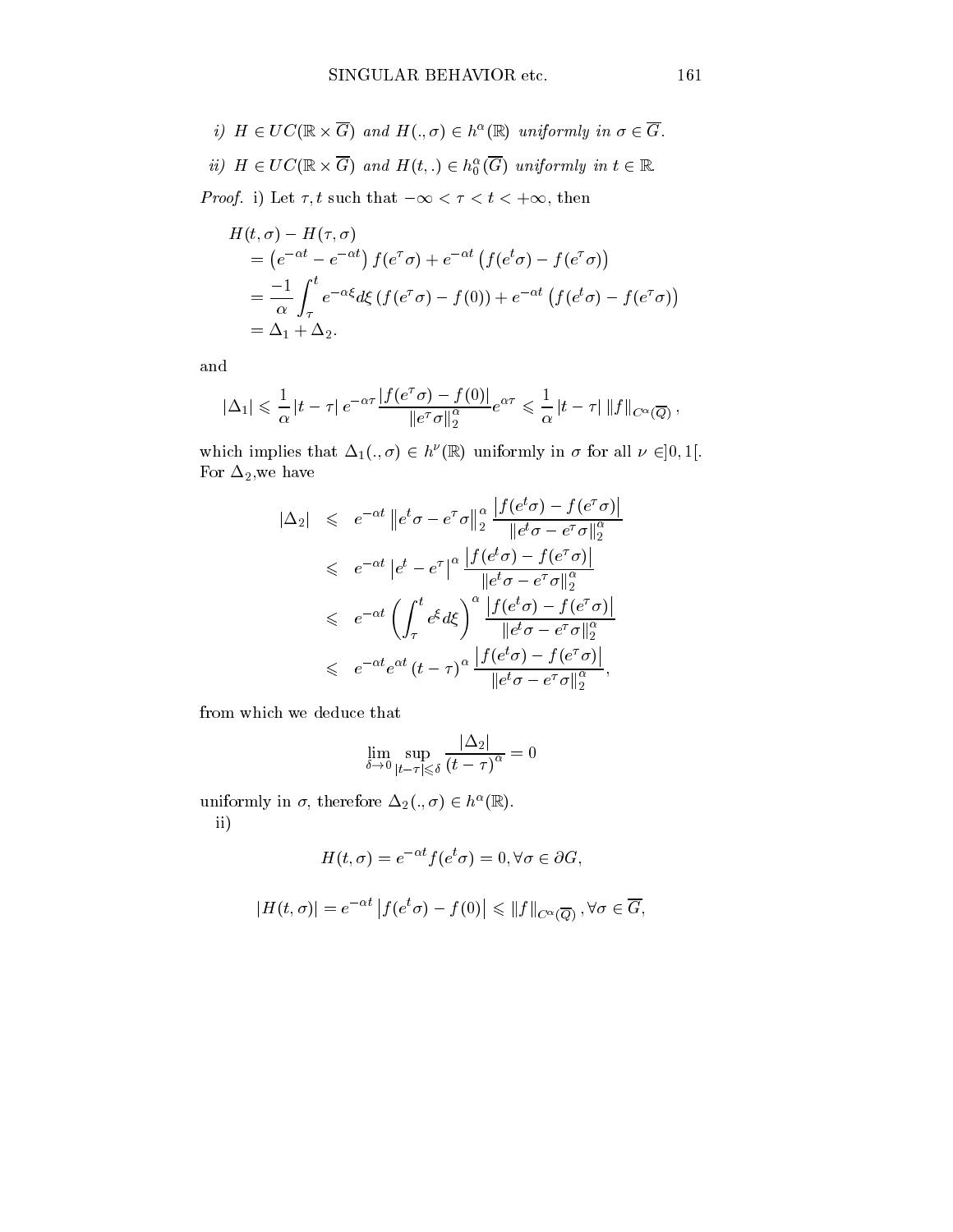and

$$
\begin{array}{rcl} \left| H(t,\sigma) - H(t,\sigma') \right| & = & e^{-\alpha t} \left| f(e^t \sigma) - f(e^\tau \sigma') \right| \\ & \leqslant & e^{-\alpha t} \left\| e^t \sigma - e^t \sigma' \right\|_2^{\alpha} \frac{\left| f(e^t \sigma) - f(e^t \sigma') \right|}{\left\| e^t \sigma - e^t \sigma' \right\|_2^{\alpha}} \\ & \leqslant & \left\| \sigma - \sigma' \right\|_2^{\alpha} \frac{\left| f(e^t \sigma) - f(e^t \sigma') \right|}{\left\| e^t \sigma - e^t \sigma' \right\|_2^{\alpha}}, \end{array}
$$

hence

$$
\lim_{\delta\to 0}\sup_{\|\sigma-\sigma'\|\leqslant\delta}\frac{|H(t,\sigma)-H(t,\sigma')|}{\|\sigma-\sigma'\|^{\alpha}}=0.
$$

 $\Box$ 

LEMMA 3.3. Let  $\phi \in L^{\infty}\left(\mathbb{R}, h_{0}^{\alpha}\left(\overline{G}\right)\right) \cap h^{\alpha}\left(\mathbb{R}, C_{0}\left(\overline{G}\right)\right),$  then the f  $\mathbf{r}$  then the function of the function  $\mathbf{r}$ tion F defined by  $F(t, \sigma) = \phi(t)(\sigma)$  belongs to  $h_0^{\alpha}(\overline{\Sigma})$ .

We have  $f = 0$  on  $\partial \Sigma$ . Let now  $(t, \sigma)$ ,  $(t, \sigma) \in \mathbb{R} \times G$   $(t \neq t$ ,  $\sigma \neq \sigma$ ) such that  $\|\sigma - \sigma\|_2 \leq \sigma/2$  and  $|t - t| \leq \sigma/2$  for some fixed  $\delta > 0$ , then

$$
|F(t, \sigma) - F(t', \sigma')|
$$
  
\n
$$
\leq |F(t, \sigma) - F(t, \sigma')| + |F(t, \sigma') - F(t', \sigma')|
$$
  
\n
$$
\leq ||\sigma - \sigma'||_2^{\alpha} \frac{|F(t, \sigma) - F(t, \sigma')|}{||\sigma - \sigma'||_2^{\alpha}} + |t - t'|^{\alpha} \frac{|F(t, \sigma) - F(t', \sigma)|}{|t - t'|^{\alpha}}
$$
  
\n
$$
\leq (||\sigma - \sigma'||_2^{\alpha} + |t - t'|^{\alpha}) \left( \frac{|F(t, \sigma) - F(t, \sigma')|}{||\sigma - \sigma'||_2^{\alpha}} + \frac{|F(t, \sigma) - F(t', \sigma)|}{|t - t'|^{\alpha}} \right)
$$
  
\n
$$
\leq K ||(t, \sigma) - (t', \sigma')||_2^{\alpha} \left( \frac{|\phi(t)(\sigma) - \phi(t)(\sigma')|}{||\sigma - \sigma'||_2^{\alpha}} + \frac{|\phi(t)(\sigma) - \phi(t')(\sigma)|}{|t - t'|^{\alpha}} \right)
$$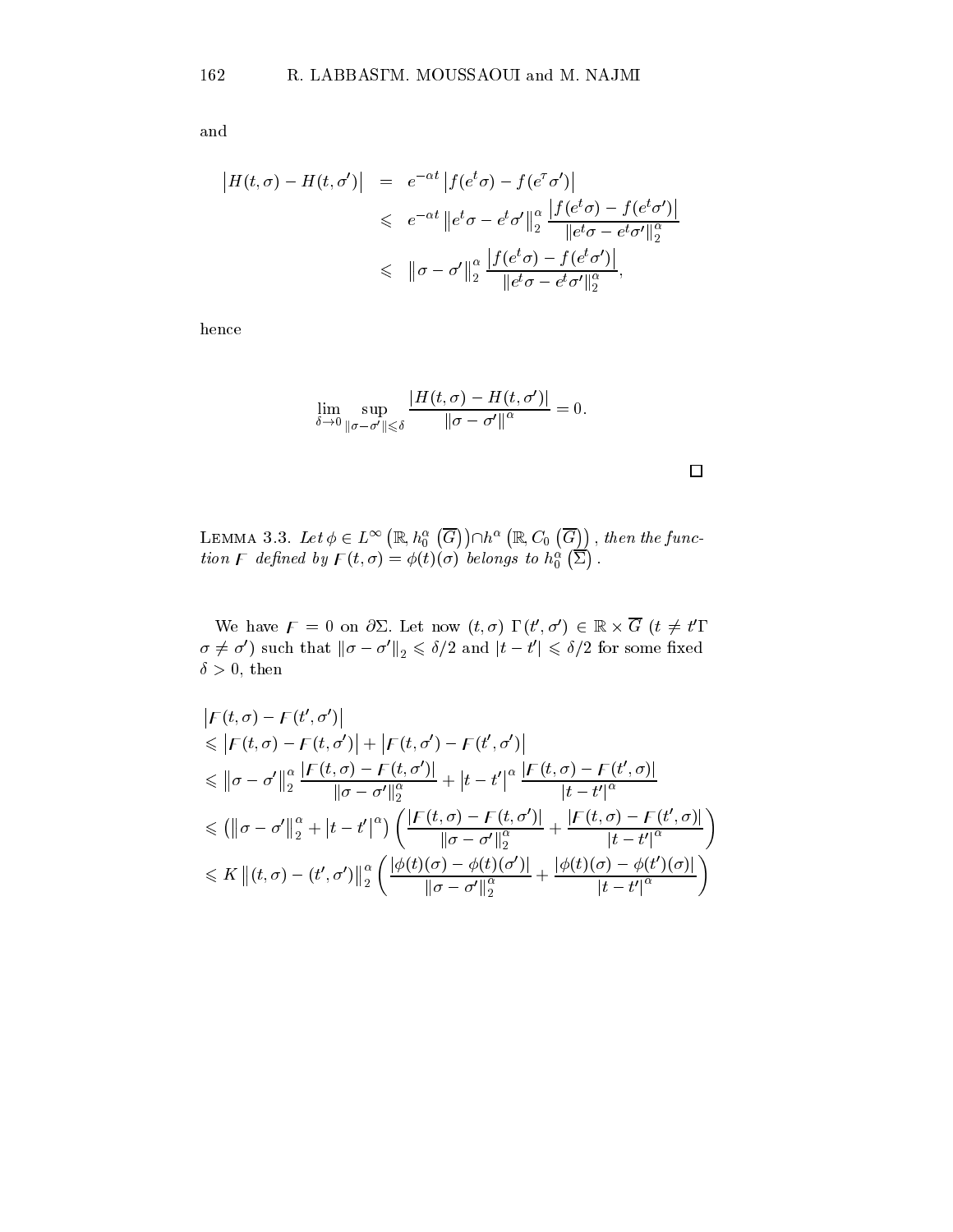therefore

$$
\frac{|F(t,\sigma)-F(t',\sigma')|}{||(t,\sigma)-(t',\sigma')||_2^{\alpha}}\leqslant K\left(\frac{|\phi(t)(\sigma)-\phi(t)(\sigma')|}{\|\sigma-\sigma'\|_2^{\alpha}}+\frac{|\phi(t)(\sigma)-\phi(t')(\sigma)|}{|t-t'|^{\alpha}}\right)\leqslant K\left(\sup_{\|\sigma-\sigma'\| \leqslant \delta/2}\frac{|\phi(t)(\sigma)-\phi(t)(\sigma')|}{\|\sigma-\sigma'\|_2^{\alpha}}+\sup_{\|t-t'\| \leqslant \delta/2}\frac{|\phi(t)(\sigma)-\phi(t')(\sigma)|}{|t-t'|^{\alpha}}\right)
$$

which implies that

$$
\sup_{\|(t,\sigma)-(t',\sigma')\|_2\leq\delta}\frac{|F(t,\sigma)-F(t',\sigma')|}{\|(t,\sigma)-(t',\sigma')\|_2^{\alpha}}\n\leq K\left(\sup_{\|\sigma-\sigma'\|\leq\delta/2}\frac{|\phi(t)(\sigma)-\phi(t)(\sigma')|}{\|\sigma-\sigma'\|_2^{\alpha}}+\sup_{\|t-t'\|\leq\delta/2}\frac{|\phi(t)(\sigma)-\phi(t')(\sigma)|}{|t-t'|^{\alpha}}\right).
$$

Since  $\phi \in L^{\infty}(\mathbb{R}, h_0^{\alpha}(\overline{G})) \cap h^{\alpha}(\mathbb{R}, C_0(\overline{G}))$ , it follows

$$
\lim_{\delta\to 0}\sup_{\|(t,\sigma)-(t',\sigma')\|_2\leq\delta}\frac{|F(t,\sigma)-F(t',\sigma')|}{\|(t,\sigma)-(t',\sigma')\|_2^\alpha}=0,
$$

from which we deduce that  $\mathcal{F} \in h^{\alpha}(\overline{\Sigma})$ .

Note that, in virtue of assumption on  $f$ , the abstract function  $h$ defined by  $n(t)(\sigma) = H(t, \sigma) = e^{-\sigma} f(e^{\sigma})$  is exactly in the space  $L^{\infty}\left(\mathbb{R}, h_{0}^{\alpha}\left(\overline{G}\right)\right) \cap h^{\alpha}\left(\mathbb{R}, C_{0}\left(\overline{G}\right)\right)$ .

## 4. First application of the sums

We shall apply the results of section 2 to equation (14) in the Banach  $\mathrm{space}\ E=L^\infty\left(\mathbb{R}, h^\alpha_0\left(\overline{G}\right)\right) \,\mathrm{normed}\ \mathrm{by}\ \|f\|_E=\sup_{t\in R} \left\|f(t,.)\right\|_{C^\alpha\left(\overline{G}\right)}.$ Let us define the three operators  $A, B$  and  $C$  by

$$
\begin{cases}\nD(A) = L^{\infty}(\mathbb{R}, D(\Delta')) \\
(Av)(t) = \Delta'(v(t, .)),\n\end{cases}
$$
\n(15)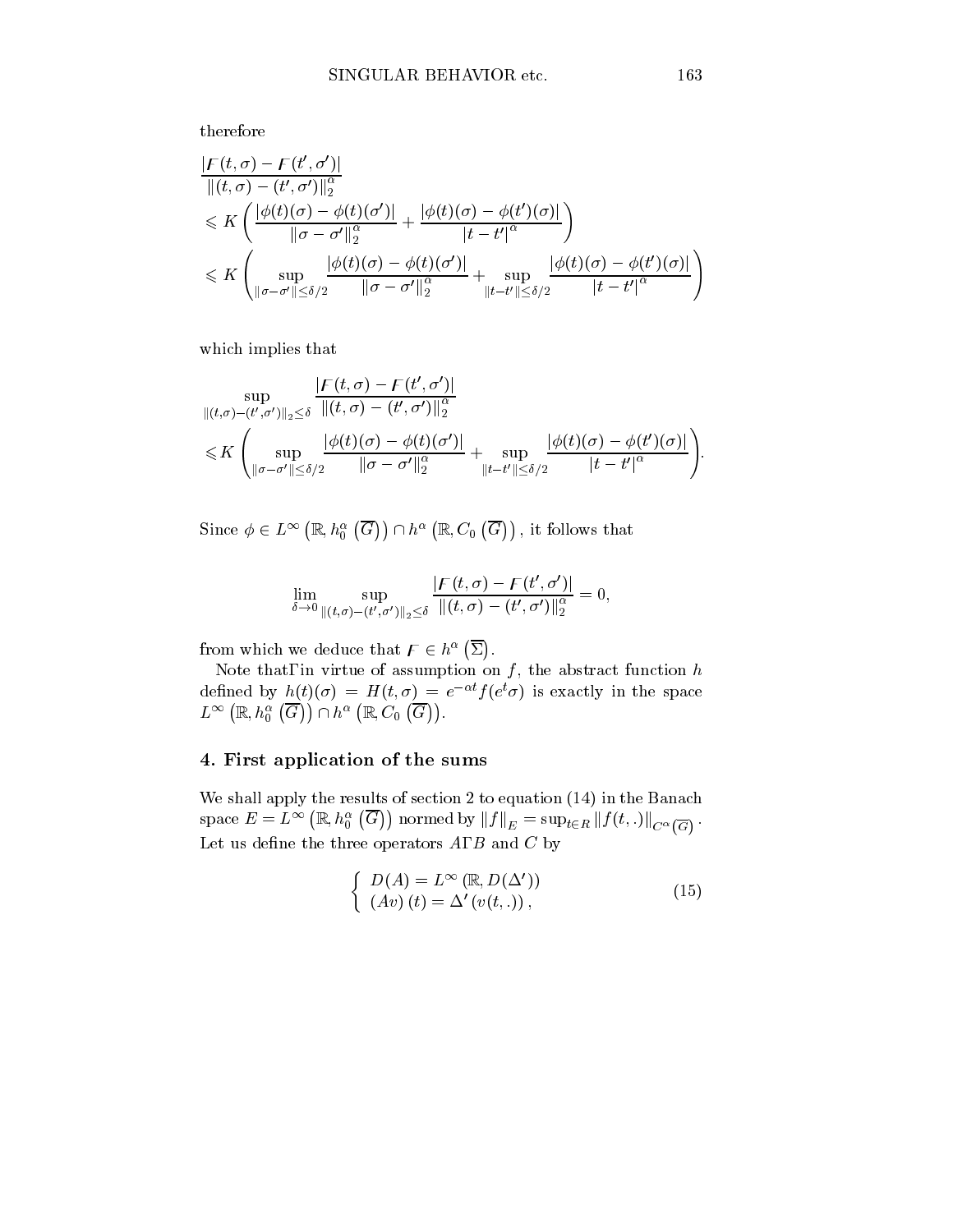with  $D(\Delta') = \{w \in C_0^{\alpha}(\overline{G}) \mid \Delta' w \in C_0^{\alpha}(\overline{G})\},\$  $\int D(B) = W^{2,\infty} (\mathbb{R}, h_0^{\alpha} (\overline{G}))$  $Bv = D_t^2v + (1+2\beta) D_t v + (\beta^2 + \beta)v,$  $v$ ,  $(16)$ 

and

$$
\begin{cases}\nD(C) = W^{1,\infty}(\mathbb{R}, h_0^{\alpha}(\overline{G})) \\
Cv = D_t v.\n\end{cases}
$$
\n(17)

Equation (14) is then equivalent to

$$
Av + Bv = h
$$

in  $E$ .

### 4.1. Spectral properties of <sup>B</sup>

Note, at first, that  $\overline{D(B)} \neq E$ . Moreover we have  $B = P(C)$  where P is the polynomial

$$
P(z) = z^2 + (1 + 2\beta)z + (\beta^2 + \beta),
$$

using the spectral mapping theorem, we have

$$
\sigma(B) = \left\{ -\xi^2 + (1+2\beta)\xi i + (\beta^2 + \beta) , \xi \in \mathbb{R} \right\},
$$
 (18)

which is the parabolic curve cutting the real axis at the point  $\beta(\beta +$ 1)  $\in$  [6, 12], oriented in the direction of the negative values of x and given by the equation

$$
y^{2} = -(1+2\beta)^{2} [x - \beta(\beta+1)]. \qquad (19)
$$

The two tangents at the points  $(0, -\beta(\beta + 1))$  and  $(0, \beta(\beta + 1))$  intersect on the real axis at the point  $2\beta(\beta+1) \in ]12, 24[$  with the angle  $\epsilon_B \in ]0, \pi/2[$  such that  $\tan \epsilon_B = \frac{(1+2\beta)^2}{2}$ . So the resolvent set  $\rho(B)$ contains the sector

$$
S_{\beta} = \{ z \in C \mid |z| \geq 2\beta(\beta + 1), |\text{Arg}(z)| < \pi - \epsilon_B \}
$$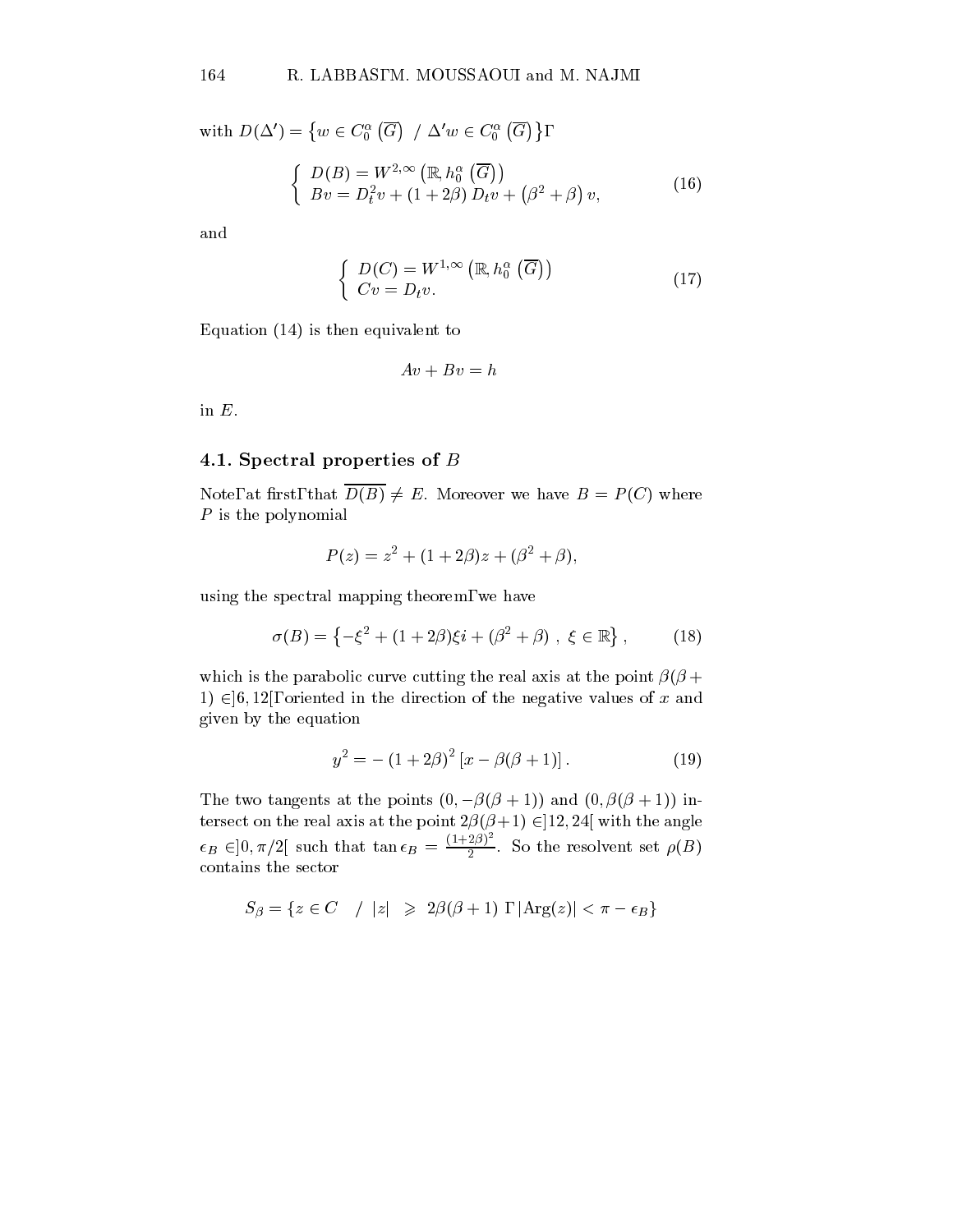On the other hand, for all given complex  $\lambda$  in this sector, the equation  $P(z) = \lambda$  has the two complex roots

$$
z_{\pm}(\lambda) = \frac{-\left(1+2\beta\right) \pm \sqrt{4\lambda+1}}{2},\tag{20}
$$

which implies that

$$
(B - \lambda I)^{-1} = (C - z_+(\lambda)I)^{-1} (C - z_-(\lambda)I)^{-1}.
$$
 (21)

However we know that  $\sigma(C) = i\mathbb{R}$  and for  $\phi \in E$ 

$$
\[ (C + \mu I)^{-1} \phi \] (t, \sigma) = \begin{cases} -\int_t^\infty e^{\mu(s-t)} \phi(s, \sigma) ds & \text{if } \operatorname{Re} \mu < 0, \\ \int_{-\infty}^t e^{-\mu(t-s)} \phi(s, \sigma) ds & \text{if } \operatorname{Re} \mu > 0, \end{cases}
$$

from which we obtain the estimate

$$
\left\| (C + \mu I)^{-1} \right\|_{L(E)} \leqslant \frac{1}{|\text{Re}\,\mu|} \quad \forall \mu \notin i\mathbb{R} .
$$

From  $(21)$  one finally obtains

$$
\left\| (B - \lambda I)^{-1} \right\|_{L(E)} = O\left( \frac{1}{\left( \text{Re}\sqrt{\lambda} \right)^2} \right) \quad \forall \lambda \in S_\beta.
$$

Therefore the operator  $B$  verifies the statement i) of hypothesis  $(H.1).$ 

## 4.2. Spectral properties of A

The operator A has the same properties as its realization  $\Delta'$ . The domain  $D(A)$  is dense in E since the closure of  $D(\Delta')$  in the norm of  $C_0^{\alpha}$  (G) coincides with  $h_0^{\alpha}$  (G), see Sinestr ; see Sinestrarius in Sinestrarius in Sinestrarius in Sinestrarius in Sinestrarius in Sinestrarius in Sinestrarius in Sinestrarius in Sinestrarius in Sinestra and Sinestra and Sinestra and Sinestra and Sinestra and Sinest iv) of  $(H.1)$  is verified. Thanks to Campanato[3], we know that  $\Delta'$ generates an analytic semigroup strongly continuous on  $h^{\alpha}_{0}(\overline{G});$  the  $\mathbf{r}$  the contract of the contract of the contract of the contract of the contract of the contract of the contract of the contract of the contract of the contract of the contract of the contract of the contract of the same is true for A, therefore there exists  $\epsilon_A \in ]0, \pi/2[$  such that A verifies i) of  $(H.1)$  with  $r=0$ . One notices that the condition  $\epsilon_A + \epsilon_B$  $\langle \pi$  of iii) is verified. Hypothesis  $(H.1)$  is proved.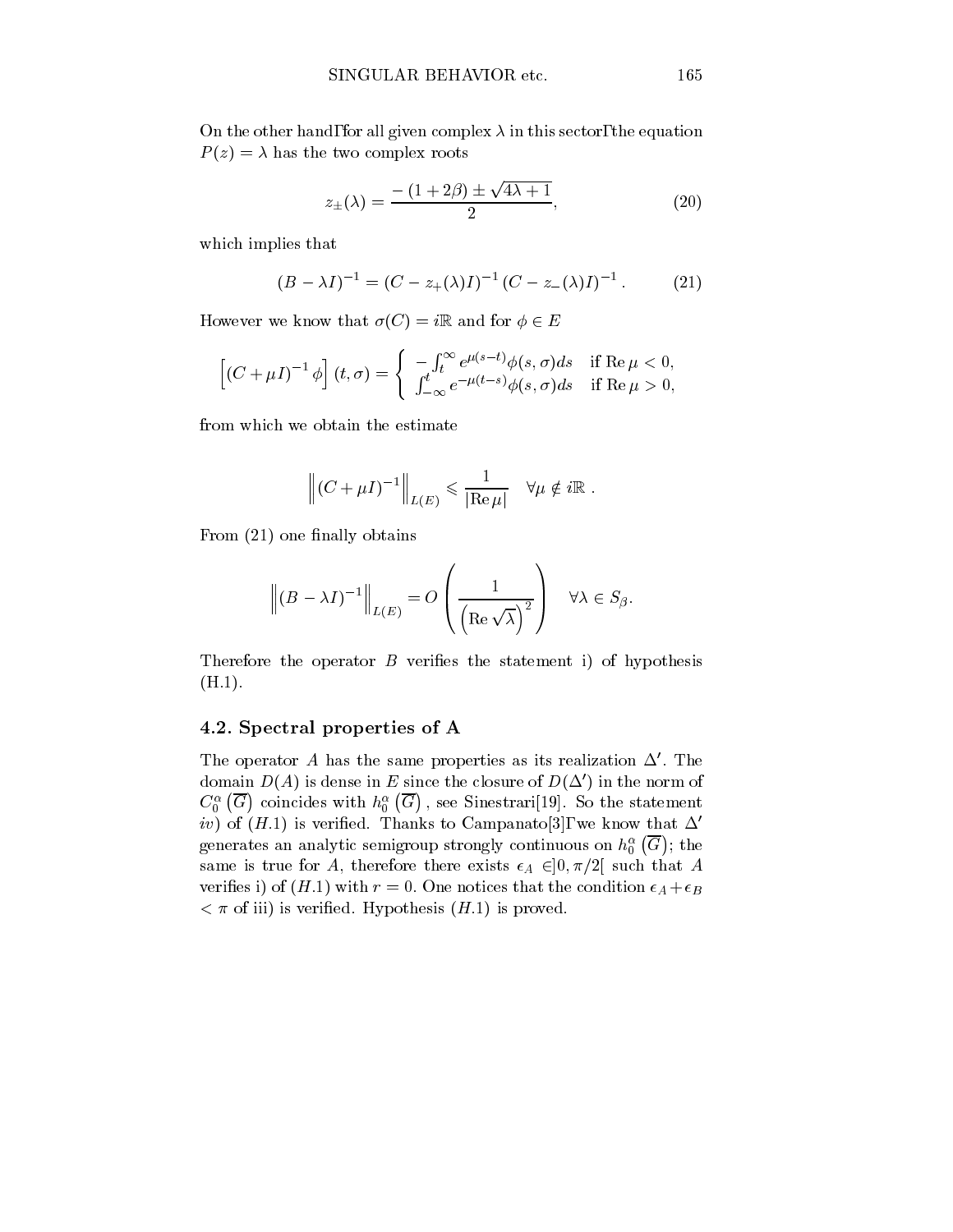It is known that, in  $L^-(G)$ ,  $t = \Delta + \text{is a non-negative, semi-adjoint}$ and anti-compact operator (see Courant and Hilbert [5]), thus  $\sigma(-A)$ contains only non negative isolated eigenvalues

$$
0<\lambda_1<\lambda_2\leq \lambda_3\ldots
$$

from which we deduce that hypothesis  $(H.3)$  is verified if however there are no  $\lambda_j$  which coincides with  $\beta(\beta + 1) \in ]6, 12[$ . So we shall assume that

$$
\beta(\beta + 1) = (\alpha + 2)(\alpha + 3) \neq \lambda_j \quad \forall j \geq 1,
$$
\n(22)

which is possible since  $\lambda_j$  are isolated, even if it means replacing  $\alpha$ by some  $\alpha' < \alpha$ .

There remains to check the hypothesis of commutativity  $(H.2)$ . In virtue of  $(21)$  it is enough to prove that the resolvents of A and C commute. It follows easily from the formula of the resolvent of  $(-C)$ and

$$
\[ (A - \lambda I)^{-1} \varphi \] (t, \sigma) = \sum_{j \geq 1} \frac{1}{\lambda_j - \lambda} \left[ \int_G \varphi(t, \xi) w_j(\xi) d\xi \right] w_j(\sigma),
$$

where  $w_j$  is the eigenfunction associated to the eigenvalue  $\lambda_j$  and  $\varphi$ belonging to a dense subspace of E.

### 4.3. First choice of the subspace F

Due to section 2 and under the condition that  $(\alpha + 2) (\alpha + 3) \neq$  $\lambda_i$   $\forall j \geq 1$ , the previous results implies that  $(A + B)$  is closable and that the closure  $\overline{A+B}$  is invertible. In order to have more regularity on the strong solution it suffices to find a subspace  $F$  such that the convexity inequality of theorem 2.1 holds. Let us consider

$$
F=W^{1,\infty}\left(\mathbb{R},h^\alpha_0\left(\overline{G}\right)\right)\subset E,
$$

then by virtue of Lions-Peetre spaces of class  $K_{\theta}$  (see the appendix) there exists a constant C such that

$$
\begin{cases} \n\|v'\|_{L^{\infty}(R,h_0^{\alpha}(\overline{G})} \leq C \|v\|_{L^{\infty}(R,h_0^{\alpha}(\overline{G})}^{1/2} \cdot \|v''\|_{L^{\infty}(R,h_0^{\alpha}(\overline{G})}^{1/2}) \\
\forall v \in W^{2,\infty}(\mathbb{R},h_0^{\alpha}(\overline{G})) = D(B).\n\end{cases}
$$

Theorem 2.1 yields the following proposition.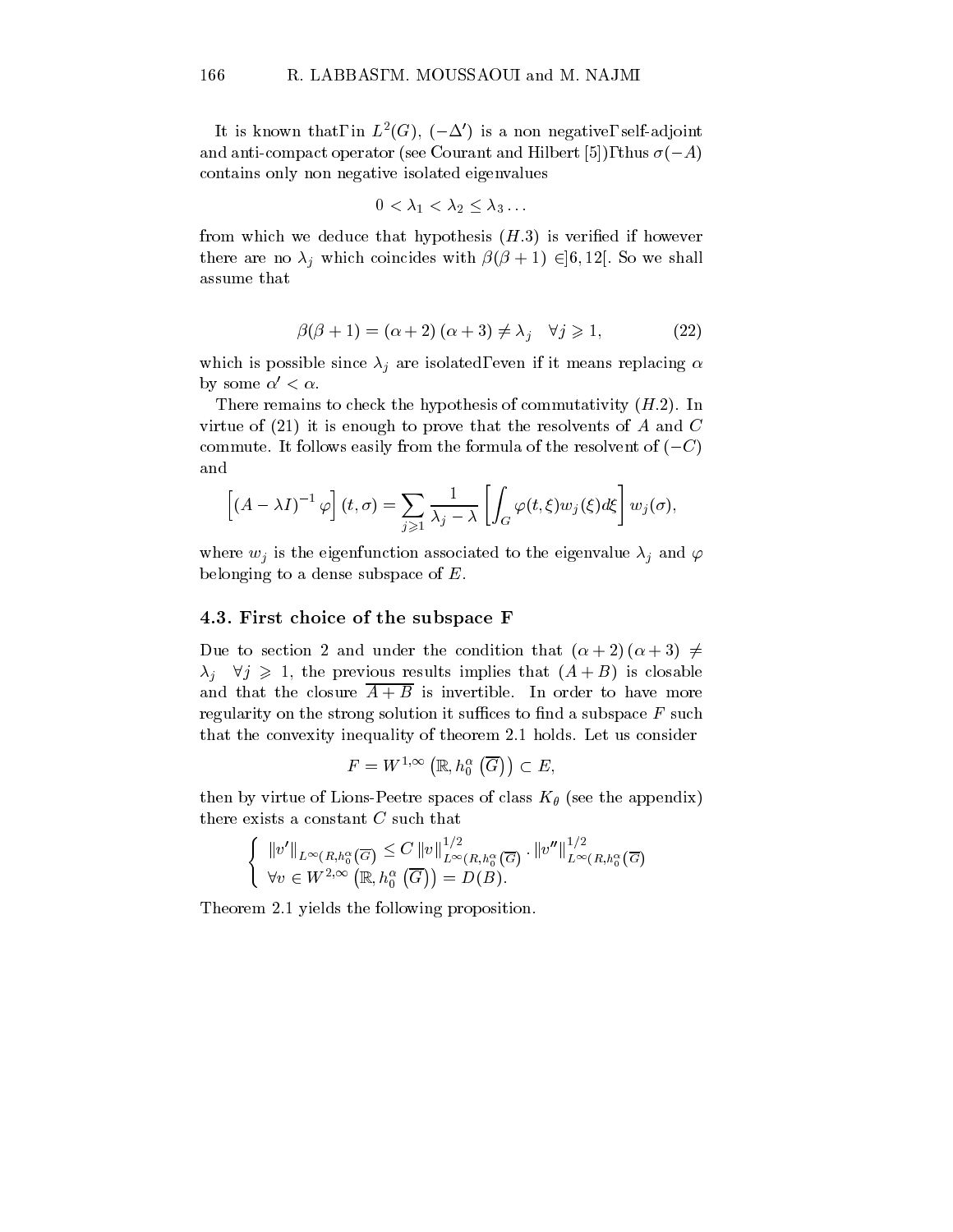PROPOSITION 4.1. For any  $h\in L^\infty\left(\mathbb{R}, h_0^\alpha\left(\overline{G}\right)\right)$  problem (1) problem (14) admits a unique strong solution v. Moreover  $v \in W^{1,\infty}\left(\mathbb{R}, h_0^{\alpha}\left(\overline{G}\right)\right)$ .

## 4.4. Second choice of the subspace F

Now, let us choose the space

$$
F = L^{\infty}(\mathbb{R}, C^{1+\alpha}(\overline{G}) \cap h_0^{\alpha}(\overline{G})) \subset E,
$$

It is known that there exists a constant C such that

$$
||w||_{C^{2+\alpha}(\overline{G})} \leq C ||\Delta' w||_{C_0^{\alpha}(\overline{G})} \quad \forall w \in D(\Delta'),
$$

(see Campanato[3] for example). Interpolation yields

$$
||v(t,.)||_{C^{1+\alpha}(\overline{G})}
$$
  
\$\leq C ||v(t,.)||\_{C\_0^{\alpha}(\overline{G})}^{1/2} ||\Delta'(v(t,.))||\_{C\_0^{\alpha}(\overline{G})}^{1/2} \quad \forall v(t,.) \in D(\Delta'),\$

and hence

$$
||v||_F \leq C ||v||_E^{1/2} ||Av||_E^{1/2} \quad \forall v \in D(A).
$$

Theorem 2.1 leads to Proposition 4.2

PROPOSITION 4.2. For any  $h \in L^{\infty}(\mathbb{R}, h_0^{\alpha}(\overline{G}))$  problem (1) a unique strong solution v which belongs to  $L^{\infty}(\mathbb{R}, C^{1+\alpha}(\overline{G}) \cap h^{\alpha}_{0}(\overline{G}))$ .

From propositions 4.1 and 4.2 it follows that

$$
v \in W^{1,\infty}(\mathbb{R}, h_0^{\alpha}(\overline{G})) \cap L^{\infty}(\mathbb{R}, C^{1+\alpha}(\overline{G}) \cap h_0^{\alpha}(\overline{G})). \tag{23}
$$

## 5. Second application of the sums

Let us now consider the Banach space  $E = h^{\alpha}(\mathbb{R}, C_0(\overline{G}))$  and set

$$
\begin{cases}\nD(A) = h^{\alpha} (\mathbb{R}, D(\Delta')) \\
(Av)(t) = \Delta' (v(t, .)),\n\end{cases}
$$
\n(24)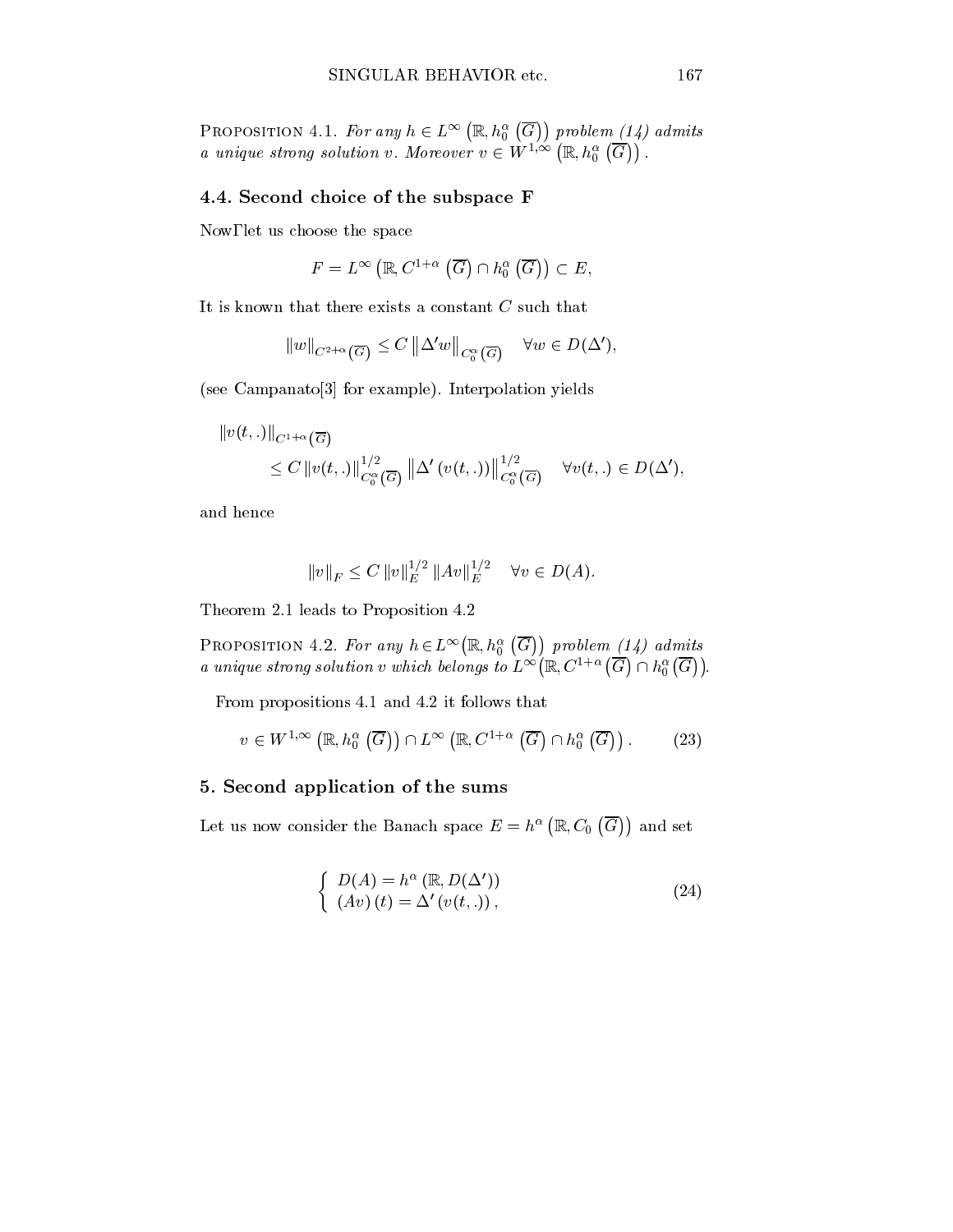where

$$
D(\Delta') = \{ w \in C_0(\overline{G}) \cap W^{2,q}(G) , q > 3 , \Delta' w \in C_0(\overline{G}) \}; (25)
$$

and

$$
\begin{cases}\nD(B) = C^{2+\alpha} (\mathbb{R}, C_0 (\overline{G})) \\
Bv = D_t^2 v + (1+2\beta) D_t v + (\beta^2 + \beta) v.\n\end{cases}
$$
\n(26)

Here we have  $\overline{D(B)} = E$ . The same previous spectral properties are true; for the operator  $A$ , we use Stewart [19]. The convexity inequality of theorem 2.1 is respectively true for  $F = C^{1+\alpha}(\mathbb{R}, C_0(\overline{G}))$  and  $F=h^{\alpha}\left(\mathbb{R},W_{0}^{1,q}\left(\overline{G}\right)\right),\,\forall q>3,\,\left(\text{see Lunardi}[16]\right).$  A consequence is the following proposition 5.1

PROPOSITION 5.1. For any  $h \in h^{\alpha}(\mathbb{R}, C_0(\overline{G}))$  problem (1)  $p \cdot \cdot \cdot \cdot \cdot \cdot \cdot \cdot \cdot \cdot \cdot \cdot \cdot \cdot$ a unique strong solution v verifying

$$
v \in C^{1+\alpha} \left( \mathbb{R}, C_0 \left( \overline{G} \right) \right) \cap h^{\alpha} \left( \mathbb{R}, W_0^{1,q} \left( G \right) \right), \forall q > 3. \tag{27}
$$

Summing up we have proved

THEOREM 5.2. For any  $h \in L^{\infty}\left(\mathbb{R}, h_0^{\alpha}\left(\overline{G}\right)\right) \cap h^{\alpha}\left(\mathbb{R}, C_0\left(\overline{G}\right)\right)$  there exists a unique strong solution  $v$  of problem  $(14)$  such that  $(23)$  and (27) hold.

So  $v$  is a unique solution of equation

$$
\overline{S}v = \left(\overline{A+B}\right)v = h\tag{28}
$$

verifying (23) and (27). In the case  $E = h^{\alpha}(\mathbb{R}, C_0(\overline{G}))$ , it means from equation (28) that there exists a sequence

$$
v_n\in D(A)\cap D(B)=C^{2+\alpha}\left(\mathbb{R},C_0\left(\overline{G}\right)\right)\cap h^\alpha\left(\mathbb{R},D\left(\Delta'\right)\right),
$$

 $(D(\Delta))$  is defined in  $(25)$ , such that

$$
\begin{cases}\nv_n \stackrel{E}{\longrightarrow} v \\
D_t^2 v_n + (1 + 2\beta) D_t v_n + \beta (\beta + 1) v_n + \Delta' v_n \stackrel{E}{\longrightarrow} h \\
v_n = 0 \quad \text{on } \partial \Sigma.\n\end{cases} \tag{29}
$$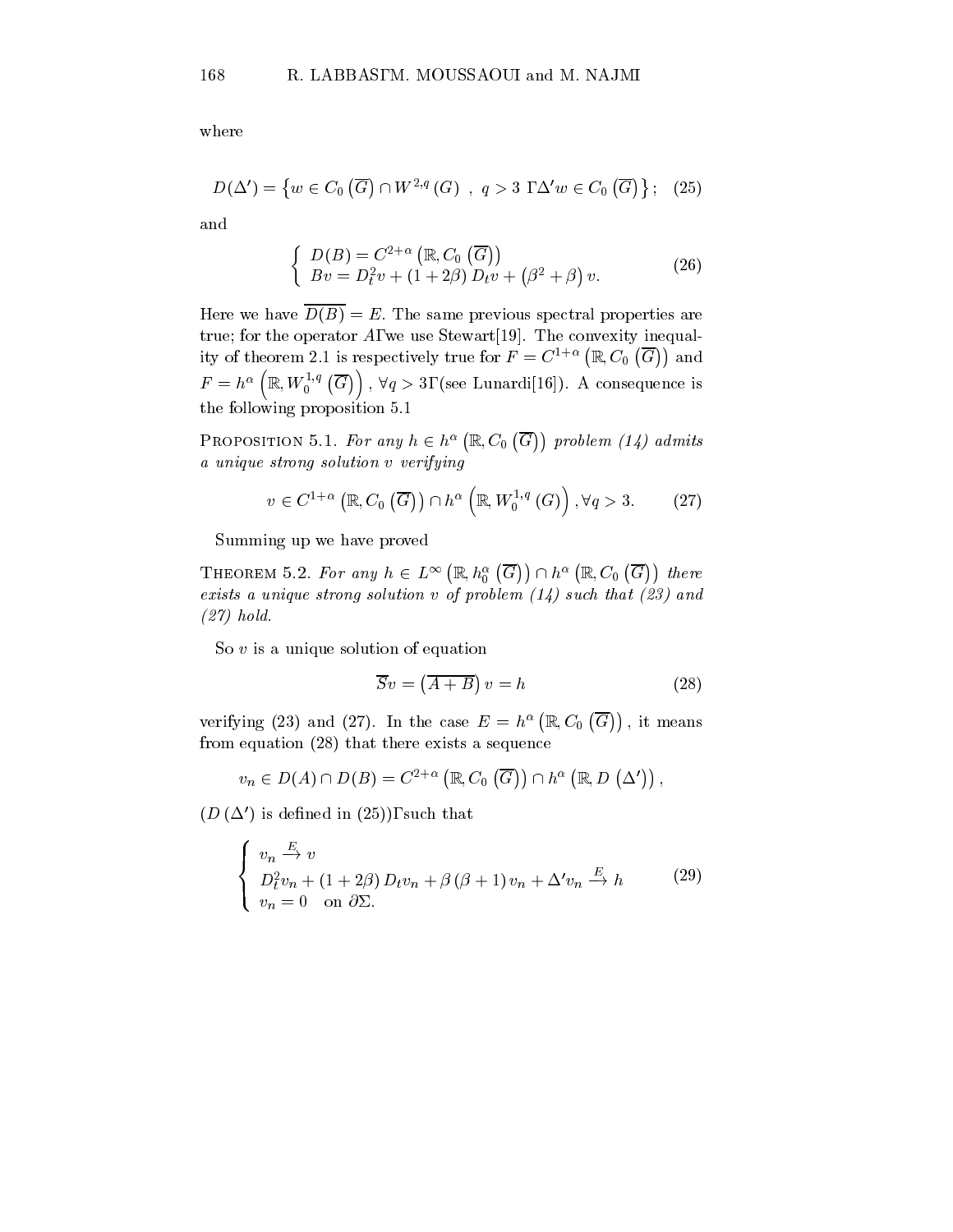Similarly, in  $E = L^{\infty}\left(\mathbb{R}, h_0^{\alpha}\left(\overline{G}\right)\right)$  , there exis

$$
\varphi_n \in D(A) \cap D(B) = W^{2,\infty}\left( \mathbb{R}, h^{\alpha}_0\left( \overline{G}\right) \right) \cap L^{\infty}\left( \mathbb{R}, D\left( \Delta' \right) \right),
$$

 $(D(\Delta')$  is defined in (15)), such that

$$
\begin{cases}\n\varphi_n \stackrel{E}{\longrightarrow} v \\
D_t^2 \varphi_n + (1 + 2\beta) D_t \varphi_n + \beta (\beta + 1) \varphi_n + \Delta' \varphi_n \stackrel{E}{\longrightarrow} h \\
\varphi_n = 0 \quad \text{on } \partial \Sigma.\n\end{cases}
$$
\n(30)

which implies that  $v$  is a distribution solution of  $(14)$ .

## 6. The strong solution

## 6.1. Recall

For  $\rho_0 > 0$ , set

$$
Q_{\rho_0} = Q \cap \{ \rho \sigma / \rho \leqslant \rho_0 \},
$$

then problem (1) and so problem (14) admits a unique variational solution u in  $Q_{\rho_0}$  which does not necessarily coincide with the strong solution  $v$  on this bounded open set. In order to analyse  $u$  near the vertex of the cone we need the optimal regularity of  $v$ . Therefore, Labbas' results  $[14]$  will be essential, and we briefly recall them.

Let us consider the non homogenous abstract second order differential equation

$$
\begin{cases}\n y''(t) + Ly(t) = l(t) \in X \\
 y(0) = y_0 \\
 y(1) = y_1,\n\end{cases}
$$
\n(31)

where  $y_0, y_1 \in X$  and L is a closed linear operator of domain  $D(L)$ not necessarily dense in a complex Banach space  $X$  and verifying the following unique hypothesis of ellipticity in the Krein's sense[13]:

$$
\exists C > 0 \ \forall r \geq 0 \ \exists (L - rI)^{-1} / \left\| (L - rI)^{-1} \right\|_{L(X)} \leq \frac{C}{1 + r}.
$$
 (32)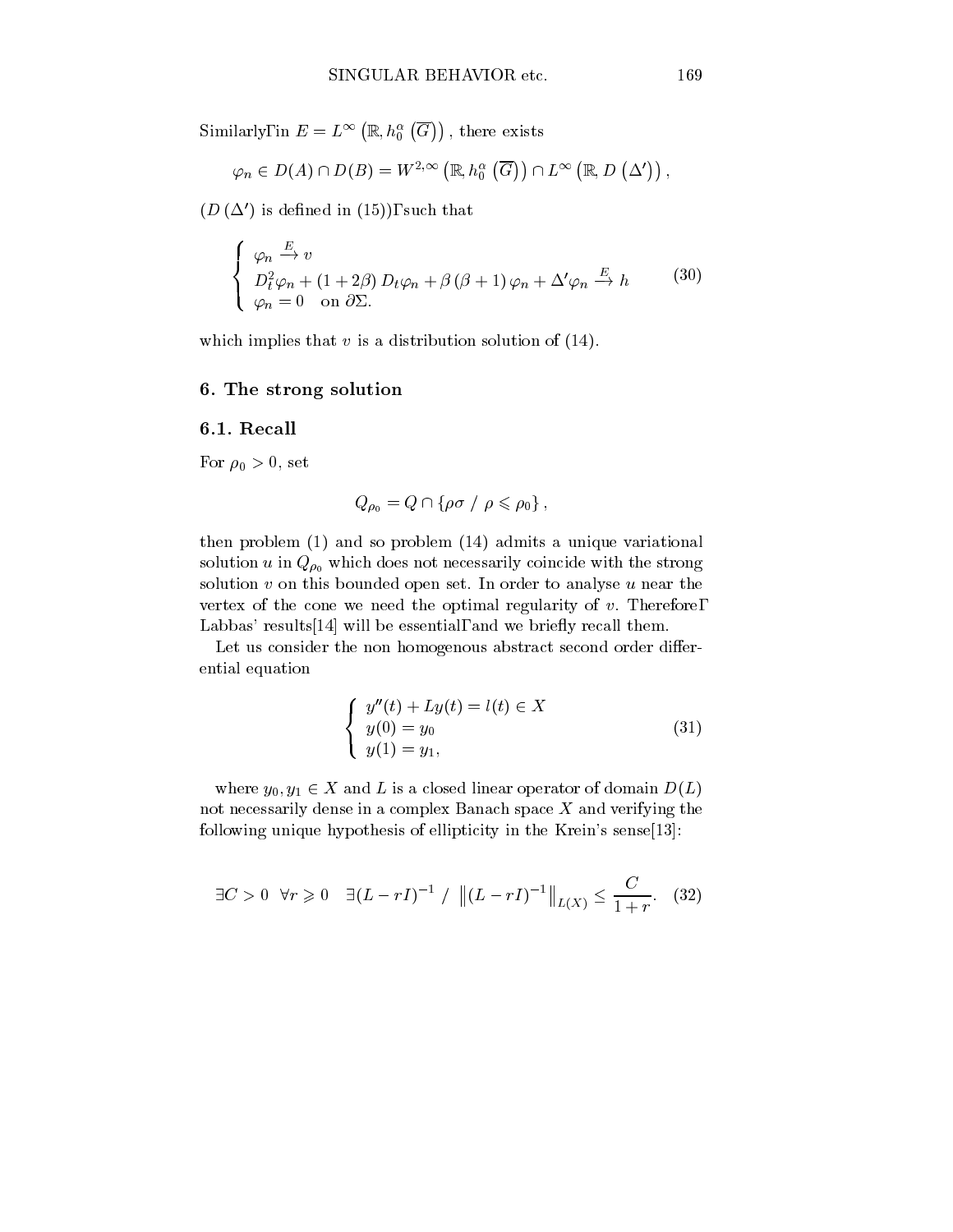For  $\theta \in ]0,1[$ , let us consider the real interpolation Banach space characterized in Grisvard[9] by

$$
D_L(\theta, +\infty) = \left\{ x \in X \mid \int \sup_{r>0} r^{\theta} \| L(L-rI)^{-1}x \|_X < \infty \right\},\,
$$

and its closed subspace  $D_L(\theta)$  (See Sinestrari[19] and Lunardi[15]) defined by

$$
D_L(\theta) = \left\{ x \in X \quad / \quad \lim_{r \to \infty} r^{\theta} \left\| L(L - rI)^{-1}x \right\|_X = 0 \right\}.
$$

Let  $\theta$  be fixed in  $]0,1/2[$ . Then from Labbas[14] one has:

THEOREM 6.1. For  $y_0, y_1 \in D(L), l \in C^{2\theta}([0, 1], X)$  there exists a unique solution y of problem (31) such that

- $i)$   $y \in C^{\infty}$  ([0, 1],  $\Lambda$ )  $\cap$   $C$  ([0, 1],  $D(L)$ ) if and only if  $i(0) Ly_0$  and  $l(1)$   $-Ly_1$  belong to  $D(L)$ .
- ii) y'', Ly belong to  $C^{2\theta}$  ([0,1], X) if and only if  $l(0) Ly_0$  and  $l(1) - Ly_1$  belong to  $D_L(\theta, +\infty)$ .
- iii)  $y'' \in L^{\infty}(0, 1; D_L(\theta, +\infty))$  if and only if  $l(0) -Ly_0$  and  $l(1)$  $-Ly_1$  belong to  $D_L(\theta, +\infty)$ .

THEOREM 6.2. For  $l \in C([0, 1], X) \cap L^{\infty}(0, 1; D_L(\theta, +\infty))$  and  $y_0$ ,  $y_1 \in D(L)$ , there exists a unique solution y of problem (31) such that

- i)  $y \in W^{2,\infty}(0,1; X) \cap L^{\infty}(0,1; D(L))$  if and only if  $l(0) Ly_0$ and  $l(1) - Ly_1$  belong to  $\overline{D(L)}$ .
- ii) y<sup>n</sup> and Ly belong to  $L^{\infty}(0, 1; D_A(\theta, +\infty))$  if and only if  $l(y_0)$  $-Ly_1$  and  $l(1) - Ly_1$  belong to  $D_L(\theta, +\infty)$ .
- *iii*)  $Ly \in C^{2\theta}$  ([0, 1]; X) *if and only if*  $l(0) Ly_0$  *and*  $l(1) Ly_1$  belong to  $D_L(\theta, +\infty)$ .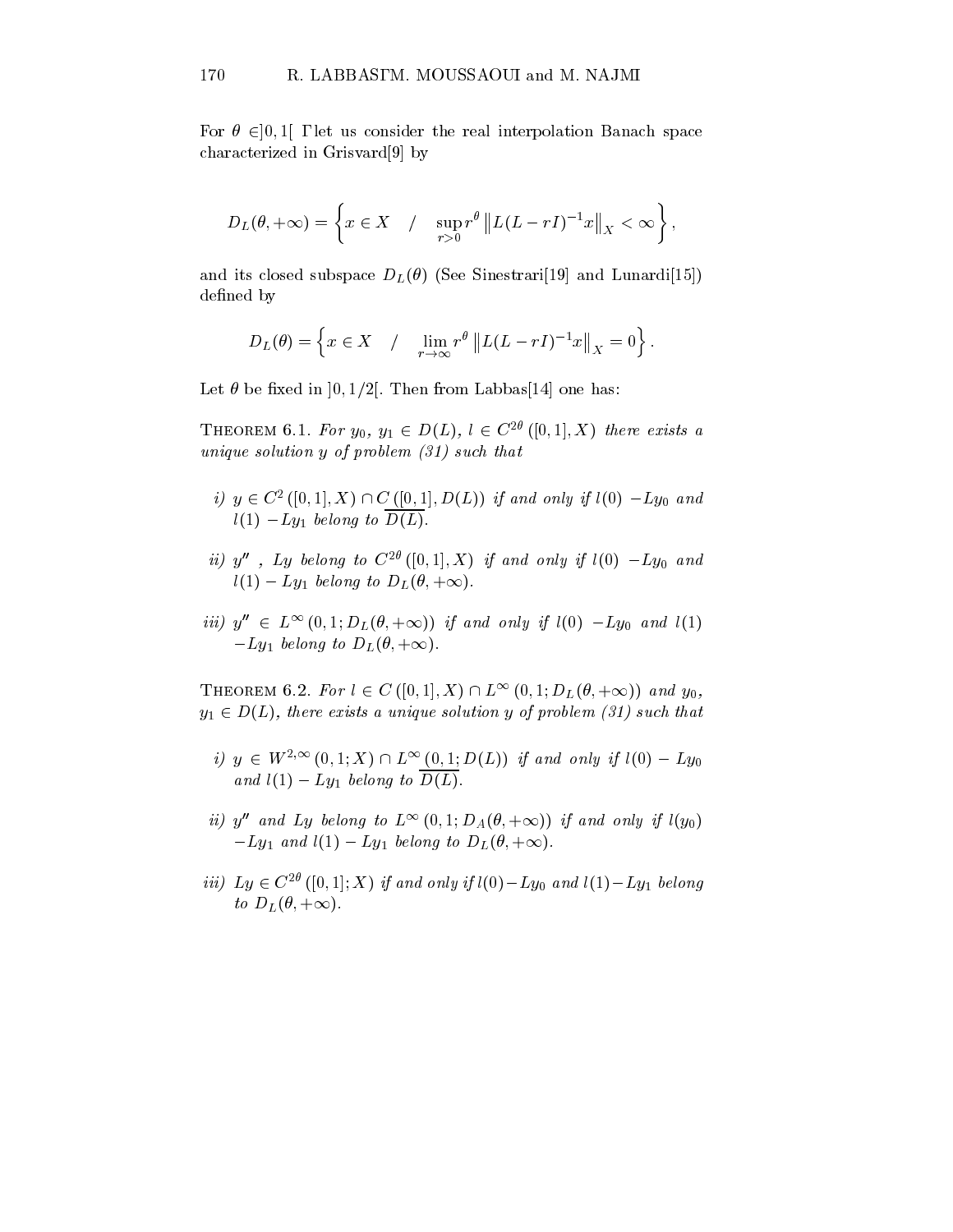The same results are true if we replace  $C^{2\theta}$  ([0, 1], X) by  $h^{2\theta}$  ([0, 1], X) and  $D_L(\theta, +\infty)$  by  $D_L(\theta)$ . By using the same techniques as in [14] for the same equation on the semi-infinite interval [0,  $+ \infty$ [

$$
\begin{cases}\n y''(t) + Ly(t) = l(t) \in X \\
 y(0) = y_0 \\
 y \text{ bounded on } [0, +\infty[.\n\end{cases}
$$
\n(33)

one has the following theorem

THEOREM 6.3. For  $y_0 \in D(L)$ ,  $l \in C^{2\theta}([0, +\infty], X)$ , there exists a unique solution y of problem (33) such that

- $i,j \in C^2$  ([0,  $+\infty$ ];  $\Lambda$  ) i iC ([0,  $+\infty$ ];  $D(L)$ ) if and only if  $\iota(0) Ly_0$ belongs to D(L).
- ii) y'' and Ly belong to  $C^{2\theta}([0, +\infty[; X)$  if and only if  $l(0) Ly_0$ belongs to  $D_L(\theta, +\infty)$ .
- iii)  $y'' \in L^{\infty}([0, +\infty); D_L(\theta, +\infty))$  if and only if  $l(0) Ly_0$  belongs to  $D_L(\theta, +\infty)$ .

We have an analogous theorem if we replace  $C^+$  by  $h^{-1}$  and We have an analogous theorem if we replace  $C^{2\theta}$  by  $h^{2\theta}$  and  $D_L(\theta, +\infty)$  by  $D_L(\theta)$ . The problem on  $]-\infty$ , 0]) is similar.

### 6.2. Back to the strong solution  $v$

We recall that the solution  $v$  of  $(14)$  verifies

$$
v''(t) + \Delta'(v(t)) = h(t) - (1 + 2\beta)v'(t) - (\beta^2 + \beta)v(t) = k(t),
$$
\n(34)

and thus, from  $(23)$  and  $(27)$ , we have

$$
k \in C^{\alpha}\left(\mathbb{R}, C_0\left(\overline{G}\right)\right) \cap L^{\infty}\left(\mathbb{R}, h_0^{\alpha}\left(\overline{G}\right)\right). \tag{35}
$$

We are going to study the equation (34) on the two half-axis  $[t_0, +\infty[,$  $]-\infty, t_0]$  for some fixed  $t_0 > 0$ . Let  $\Psi$  be a scalar function in  $C^{\infty}(\mathbb{R})$ verifying

$$
\begin{cases} \Psi \equiv 1 & \text{if } t \geq t_0 \\ \Psi \equiv 0 & \text{if } t \leq 0, \end{cases}
$$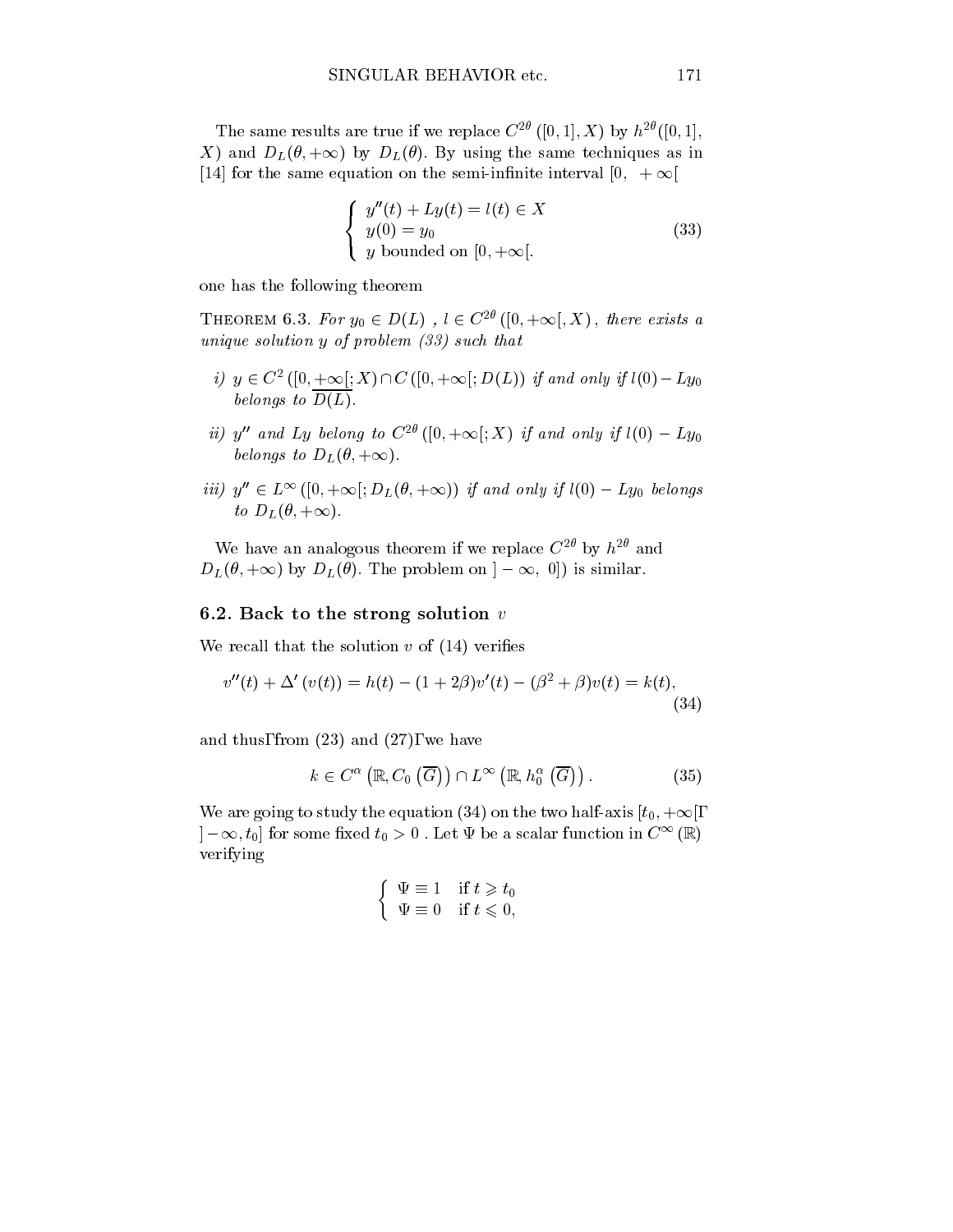then the function  $w = \Psi \, v$  verifies the equation

$$
\begin{cases}\nw''(t) + \Delta'(w(t)) = \Psi(t)k(t) + \Psi'(t)v'(t) + \Psi''(t)v(t) \\
= l(t) \quad \text{on } (0, \infty) \\
w(0) = 0 \\
w \quad \text{bounded on } [0, \infty[,\n\end{cases}
$$
\n(36)

where we have, in virtue of (35),

$$
l\in C^{\alpha}\left([0,\infty[, C_0\left(\overline{G}\right)\right)\cap L^{\infty}\left(0,\infty; h_0^{\alpha}\left(\overline{G}\right)\right).
$$

we define the contract of the contract of the contract of the contract of the contract of the contract of the contract of the contract of the contract of the contract of the contract of the contract of the contract of the

We obtain a similar equation on  $]-\infty,0].$ In  $X = C_0(\overline{G})$  we define L

$$
\begin{cases} D(L) = \{ w \in C_0(\overline{G}) \cap W^{2,q}(G) \mid q > 3 \}, \Delta' w \in C_0(\overline{G}) \} \\ Lw = \Delta' w. \end{cases} (37)
$$

Then theorem 6.3, as well as the first regularity of l, that is  $l \in$  $C^{\alpha}([0,\infty[, C_0(\overline{G}))$  lead to the leads to the following optimal regularity results. for the strong solution  $v$ .

PROPOSITION 6.4. The strong solution v verifies

- i) v'' and  $\Delta'v$  belong to  $C^{\alpha}([0,\infty[,C_0(\overline{G}))$ ,
- ii) v<sup>n</sup> belongs to  $L^{\infty}(0,\infty; D_{\Delta}(\alpha/2, +\infty)).$

In fact it is enough to verify hypothesis  $(32)$  and the compatibility condition

$$
l(0) \in D_{\Delta'}\left(\alpha/2, +\infty\right). \tag{38}
$$

In the case of real-valued functions, (32) is a simple application of maximum principle whereas in the complex field it comes from Miranda[17] and Stewart[20]. The interpolation space  $D_{\Delta'} (\alpha/2, +\infty)$ coincides with  $C_0^\alpha\left(\overline{G}\right)$  (see Lunardi [15]). Since  $v\in W^{1,\infty}\left(\mathbb{R}, h_0^\alpha\left(\overline{G}\right)\right)$ we have

$$
v(t) , v'(t) \in h_0^{\alpha}(\overline{G}) \ \text{a-e in } t \in \mathbb{R},
$$

and hence  $l(0) \in h_0^{\alpha} (\overline{G}) = D_{\Delta'} (\alpha/2) \subset D_{\Delta'} (\alpha/2, +\infty)$  .

Now from the second regularity of l, that is  $l \in C([0,\infty[,C_0(\overline{G})) \cap$  $L^\infty\left(\mathbb{R}, h^\alpha_0\left(\overline{G}\right)\right)$  and the e and the equivalent of theorem 6.3 we deduce the theorem following proposition in a same way as above.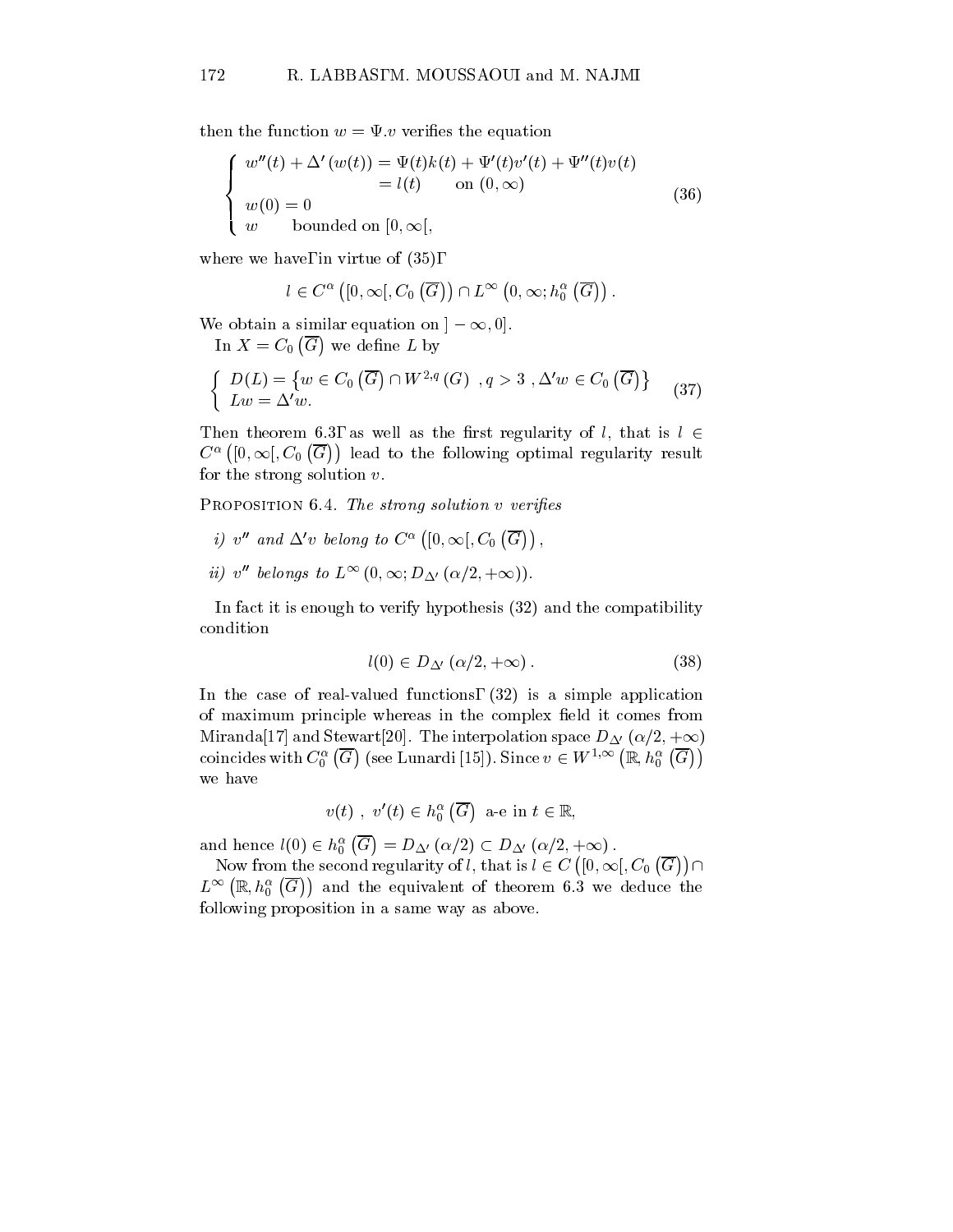PROPOSITION 6.5. The strong solution v verifies

i) v" and  $\Delta'v$  belong to  $L^{\infty}\left(0,\infty;h_{0}^{\alpha}\left(\overline{G}\right)\right),$ ii)  $\Delta'v$  belongs to  $h^{\alpha}$  ([0,  $\infty$ [,  $C_0$  ( $\overline{G}$ )).

After the analogous study on  $] - \infty, 0]$  we summarize all the regularities

$$
\begin{cases}\ni v \in W^{1,\infty}(\mathbb{R}, h_0^{\alpha}(\overline{G})) \cap L^{\infty}(\mathbb{R}, C^{1+\alpha}(\overline{G}) \cap h_0^{\alpha}(\overline{G})), \\
ii) v \in C^{1+\alpha}(\mathbb{R}, C_0(\overline{G})) \cap h^{\alpha}(\mathbb{R}, W_0^{1,q}(\overline{G})), \forall q > 3, \\
iii) v \in C^{2+\alpha}(\mathbb{R}, C_0(\overline{G})) \cap C(\mathbb{R}, D(\Delta')) \cap W^{2,\infty}(\mathbb{R}, h_0^{\alpha}(\overline{G})), \\
iv) \Delta' v \in L^{\infty}(\mathbb{R}, h_0^{\alpha}(\overline{G})) \cap h^{\alpha}(\mathbb{R}, C_0(\overline{G})).\n\end{cases} (39)
$$

The statements  $iii)$  and  $iv)$  and Najmi's results [18] imply that

$$
V(t,\sigma)=v(t)(\sigma)\in C^{2+\alpha}\left(\overline{\Sigma}\right).
$$

Summing up we have proved

THEOREM 6.6. Let  $h \in L^{\infty}\left(\mathbb{R}, h_0^{\alpha}\left(\overline{G}\right)\right) \cap h^{\alpha}\left(\mathbb{R}, C_0\left(\overline{G}\right)\right)$  with  $\alpha \in$  $]0,1[$  such that

$$
(2+\alpha)(3+\alpha) \neq \lambda_j \quad \forall j \geqslant 1,
$$

where the  $\lambda_j$ ,  $j = 1, 2, ...$  are the eigenvalues of the operator  $(-\Delta')$ on G under Dirichlet's condition. Then the problem

$$
\begin{cases}\nD_t^2 v + (5 + 2\alpha) D_t v + (\alpha + 2) (\alpha + 3) v + \Delta' v = h \text{ in } \Sigma \\
v_{|\partial\Sigma} = 0,\n\end{cases} \tag{40}
$$

has a unique solution v such that  $V(t, \sigma) = v(t)(\sigma) \in C^{2+\alpha}(\Sigma)$   $\cap C_0(\overline{\Sigma})$ .

REMARK 0.1. Let us set  $u_0 = e^{(-1)^2 + 2y}v$ , so by only using the regularity properties in  $(23)$  and  $(27)$  on v, we deduce that  $u_0$  is solution of equation (1) in the sense of distributions. The cut off function  $\Psi$ allows to study  $u_0$  far from the vertex O.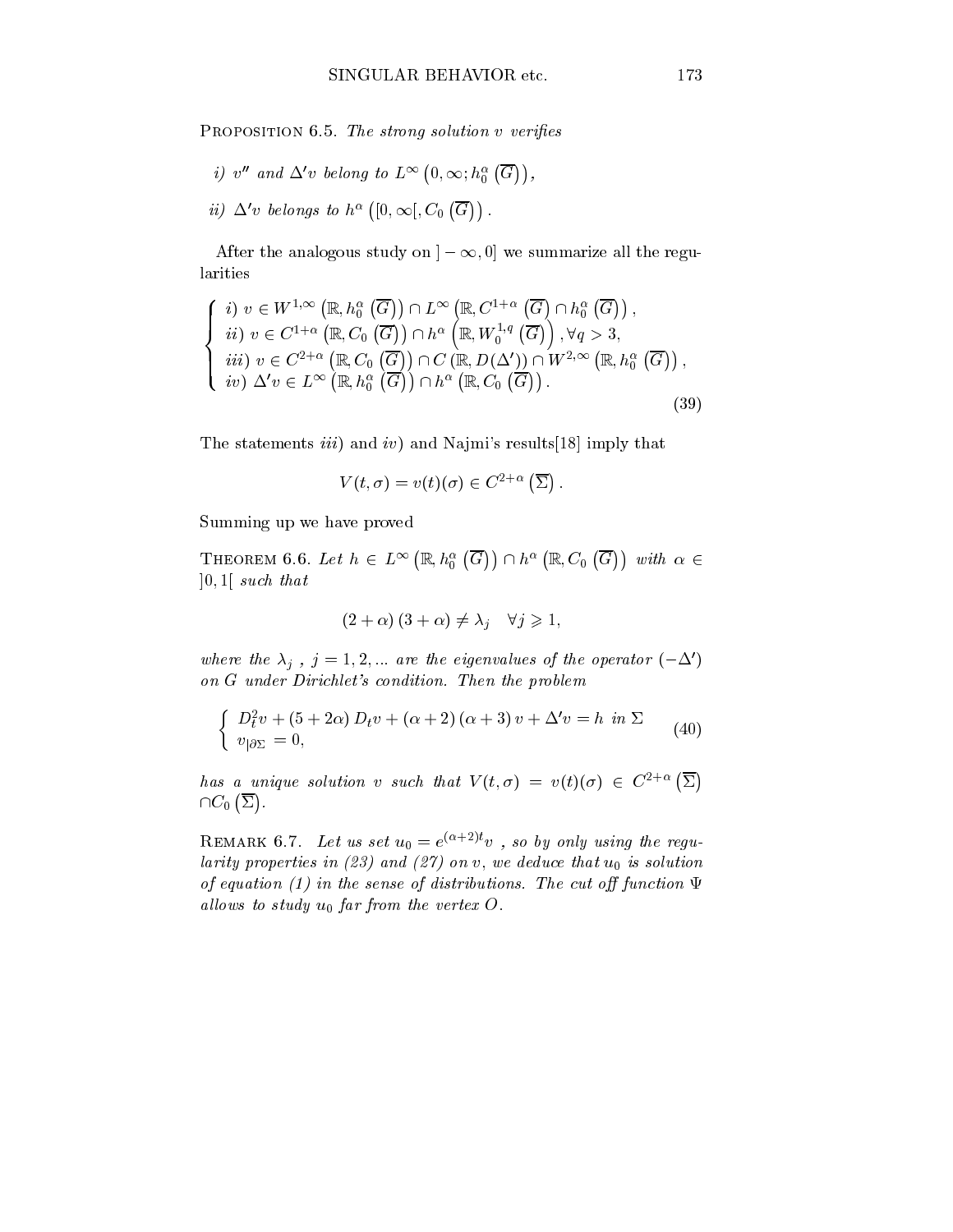#### 7. Back to the problem in the cone

Equation (36) has been obtained by the following change of variables and functions

$$
\rho = e^t \; ; \; V(t,\sigma) = e^{-(\alpha+2)t} u(e^t \sigma) \; ; \; H(t,\sigma) = e^{-\alpha t} f(e^t \sigma)
$$

where, in virtue of assumption on f, we have  $H \in L^{\infty}\left(\mathbb{R}, h_0^{\alpha}\left(\overline{G}\right)\right) \cap$  $h^\alpha\left(\mathbb{R},C_0\left(\overline{G}\right)\right)$  . The previ  $\mathbf{r}$  theorem implies the existence of uncertainty of uncertainty  $\mathbf{u}$  $e^{(-1)}$ , solution of (1) and verifying the following converse properties:

$$
\frac{1}{\rho^2}u_0 \in C^{\alpha}\left(\overline{Q \cap B_R}\right), \quad \frac{1}{\rho}D_i u_0 \in C^{\alpha}\left(\overline{Q \cap B_R}\right)
$$

and

$$
D_{ij}u_0\in C^{\alpha}\left(\overline{Q\cap B_R}\right),\,
$$

where  $B_R = B(O, R)$ . This implies that

$$
u_0 \in C^{2+\alpha}(\overline{Q \cap B_R}).
$$

If now  $u$  is a variational solution (whenever it exists) of the problem

$$
\begin{cases} \Delta u = f \in C_0^{\alpha} (\overline{Q}) \\ u \in H_0^1 (Q), \end{cases}
$$

then, in  $B_R \cap Q$ , the function defined by

$$
Z=u-u_0
$$

is narmonic and belongs to  $H^+(B_R \sqcup Q)$ . Consequently it can be expanded, near the neighborhood of the origin, over the system of the eigenfunctions  $w_i$  of ( $-\Delta$ ) in  $L^2$ . So there exists two sequences  $\langle j/1/2, 1 \rangle$ 

$$
Z = \sum_{j\geqslant 1} a_j \rho^{-\frac{1}{2}+\beta_j} w_j(\sigma) + \sum_{j\geqslant 1} b_j \rho^{-\frac{1}{2}-\beta_j} w_j(\sigma)
$$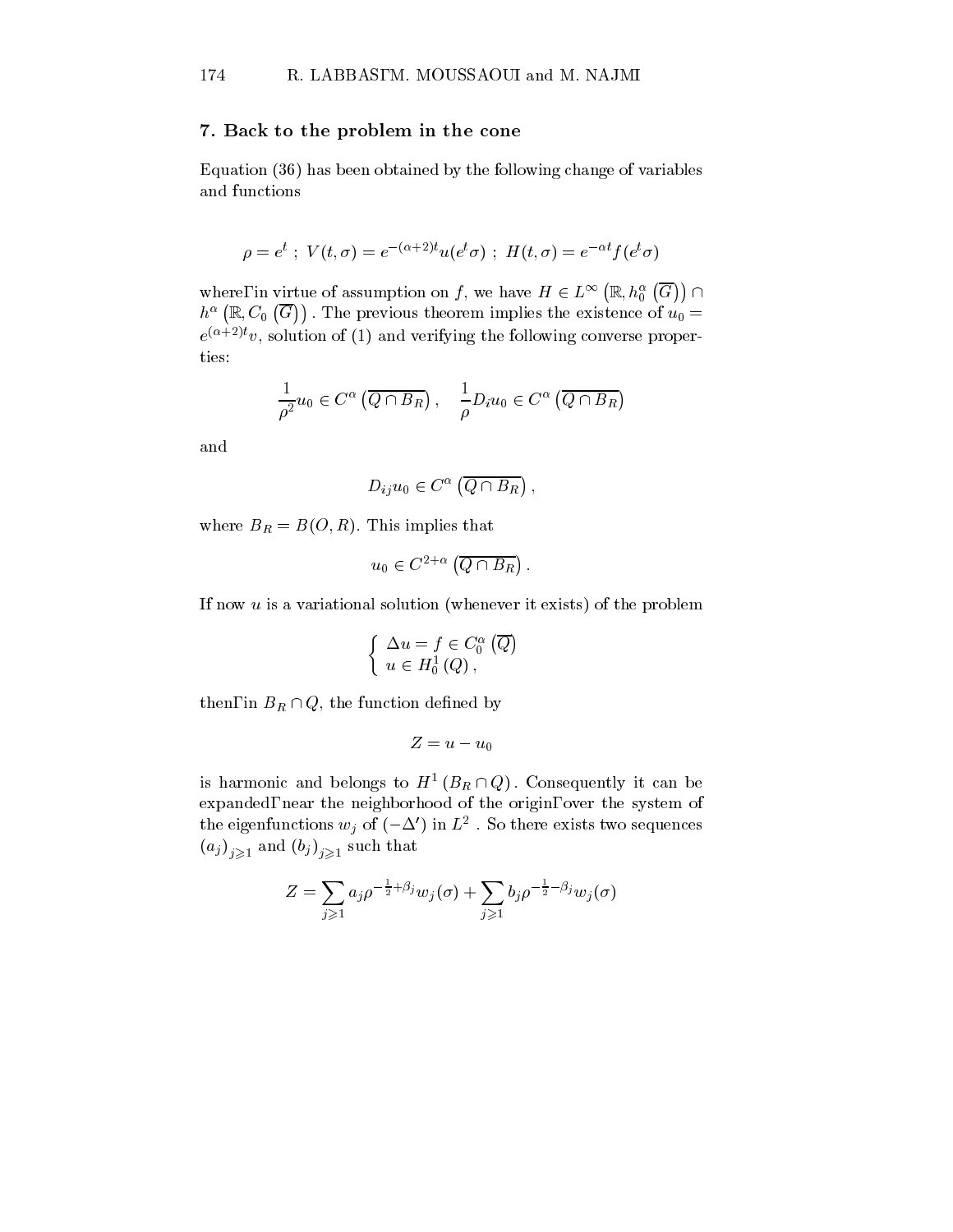with

$$
\beta_j^2 = \lambda_j + 1/4.
$$

Since  $Z \in H_{loc}^{\tau}(Q)$ , all the coefficients  $\theta_j$  are necessarily zero. On the other hand we knows that

$$
\rho^{\nu} w_j \in C^{2+\alpha} \Longleftrightarrow \text{Re}\,\nu \geqslant 2+\alpha,
$$

from which it follows that the variational solution  $u$  may be written as

$$
u = u_0 + Z
$$
  
=  $(u_0 + (Z - \sum_{j \in I} a_j \rho^{-\frac{1}{2} + \sqrt{\lambda_j + \frac{1}{4}}} w_j(\sigma))) + (\sum_{j \in I} a_j \rho^{-\frac{1}{2} + \sqrt{\lambda_j + \frac{1}{4}}} w_j(\sigma))$   
=  $u_r + u_s$ ,

where

$$
u_r = u_0 + (Z - \sum_{j \in I} a_j \rho^{-\frac{1}{2} + \sqrt{\lambda_j + \frac{1}{4}}} w_j(\sigma)) \in C^{2+\alpha} (\overline{Q \cap B_R}),
$$
  

$$
u_s = \sum_{j \in I} a_j \rho^{-\frac{1}{2} + \sqrt{\lambda_j + \frac{1}{4}}} w_j(\sigma)
$$

and

$$
I = \{ j \geq 1 \mid \lambda_j < (\alpha + 2) (\alpha + 3) \}.
$$

The final conclusion is summarized by

THEOREM 7.1. Let u be the variational solution of the problem  $-\Delta u$  $=$  f in the cone  $Q = \rho \sigma + \rho > 0, \sigma \in G$  where G is an open requtar set of the unit sphere  $S^2$  and  $f \in h_0^{\alpha}(\overline{Q})$  . Let  $(\lambda_j)_{j \geq 1}$  $\sqrt{J^2/21}$  is the sequence of  $\frac{1}{2}$ of eigenvalues of  $(-\Delta')$  on G under Dirichlet's condition and  $w_j$  their corresponding eigenfunctions. Assume that  $(\alpha + 2) (\alpha + 3) \neq \lambda_j$  for all  $j \geqslant 1$ . Then there exists a sequence  $(a_j)$  such that

$$
\left[u - \sum_{\lambda_j < (\alpha+2)(\alpha+3)} a_j \rho^{-\frac{1}{2} + \sqrt{\lambda_j + \frac{1}{4}}} w_j(\sigma)\right] \in C^{2+\alpha}(\overline{Q \cap B_R})
$$

for every  $R > 0$ .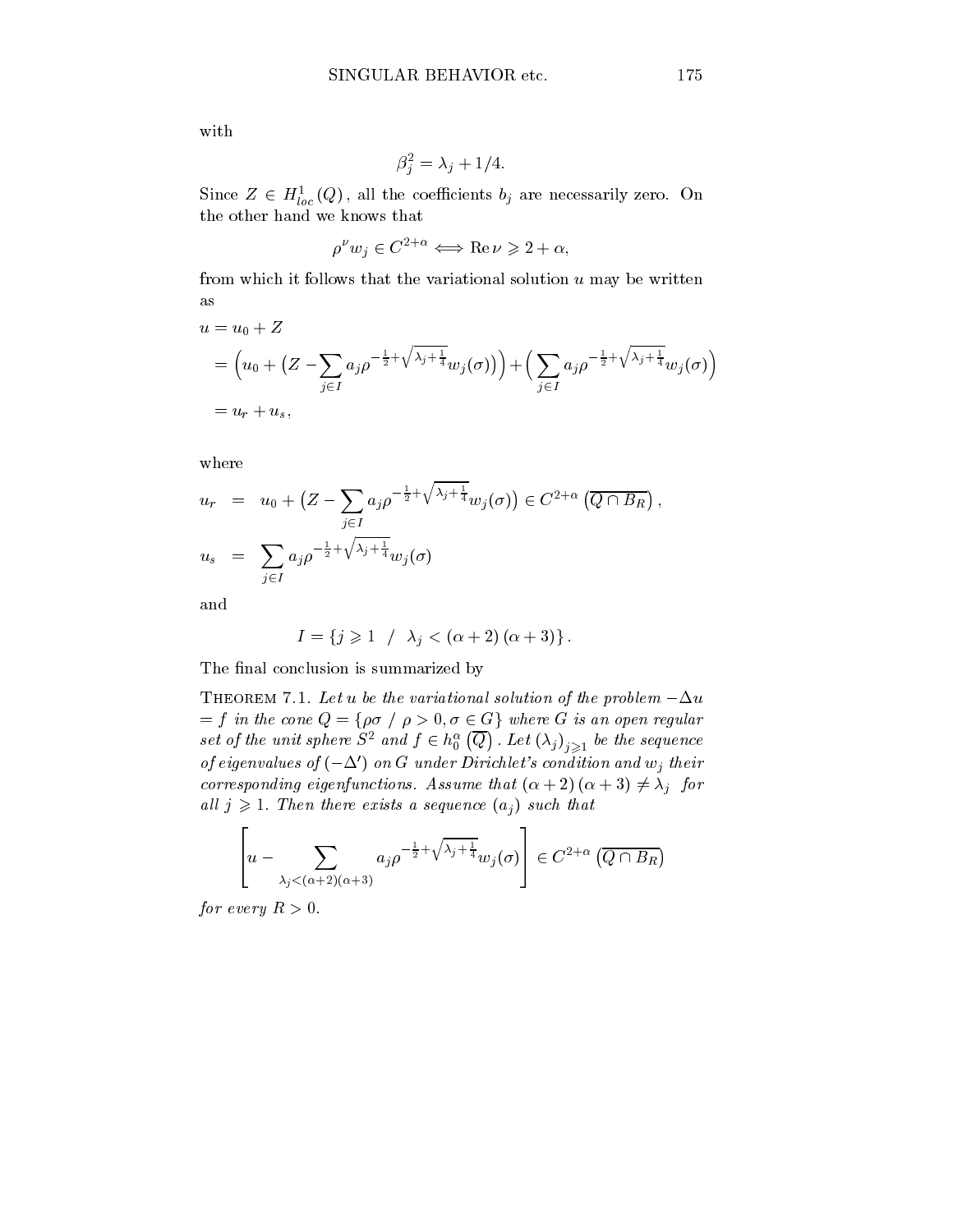Remark 7.2. Our study can be extended to conical open sets of  $\mathbb{R}^n$ ,  $n \geqslant 3$ . The condition on  $\alpha$  becomes  $(\alpha + 2)$   $(\alpha + n) \neq \lambda_j$ ,  $\forall j \geq 1$ . Notice that  $(\alpha + 2)$  is the Sobolev exponent corresponding to Holder spaces C2+ : This condition al lows us to think that the sum considered in equation (14) is not closable for  $\alpha \in [0,1]$  such that  $\lambda_i = (\alpha + 2) (\alpha + 3)$  for some j.

REMARK 7.3. Let  $f$  be a function in  $C_0^{\beta}$   $(\overline{Q})$  with compa with compact support support to the company of the company of the company of the company of the company of the with  $p \in [0, 1]$ . Suppose that a function u in  $H_0^-(Q)$  is a variational solution of problem (1). Choose  $\alpha = \beta - \epsilon$  with  $\epsilon > 0$  arbitrary small in such a way that (22) holds. Then  $f \in h_0^{\beta}(\overline{Q})$  and decomp and decomposition of the components of the components of the components of the components of the components of of the solution given in theorem 7.1 apply for u.

#### Appendix.

In this paragraph we recall the definition of the spaces of classes  $K'_{\theta}$  and the proof of the convexity inequality given in section 5 in the case of the Banach space  $C^{\alpha}(\mathbb{R},C_0(\overline{G}))$ .

Let  $E_0$  and  $E_1$  be two Banach spaces imbedded in a separate topological space  $T$ . According to Lions-Peetre the Banach space  $X$  belongs to class  $K'_\theta(E_0, E_1)$  if and only if

$$
\begin{cases} i) \ E_0 \cap E_1 \subset X \subset E_0 + E_1 \\ ii) \ \exists C > 0 \ / \ \|x\|_X \leq C \ \|x\|_{E_0}^{1-\theta} \|x\|_{E_1}^{\theta} \quad \forall x \in E_0 \cap E_1. \end{cases}
$$

The following proposition describes a frequent situation where we obtain examples of  $X$  verifying i) and ii).

PROPOSITION 7.4. Let  $\Lambda$  be a closed linear operator of domain  $D(\Lambda)$  $\subset$  E ,where E is a Banach space. Assume that  $\rho$  ( $\Lambda$ )  $\supset$   $\mathbb{R}_+$  and there exists  $C_{\Lambda} > 0$  such that

$$
\left\| (\Lambda - \lambda I)^{-1} \right\|_{L(E)} \leqslant \frac{C_{\Lambda}}{\lambda} \quad \forall \lambda > 0,
$$

then  $D(\Lambda) \in K'_{1/2}$   $(D(\Lambda^2), E)$ .

Indeed for  $x \in D(\Lambda^2)$ ,  $x \neq 0$ , one has for every  $\lambda > 0$ 

$$
x = \left(\Lambda - \lambda I\right)^{-1} \Lambda x - \lambda \left(\Lambda - \lambda I\right)^{-1} x,
$$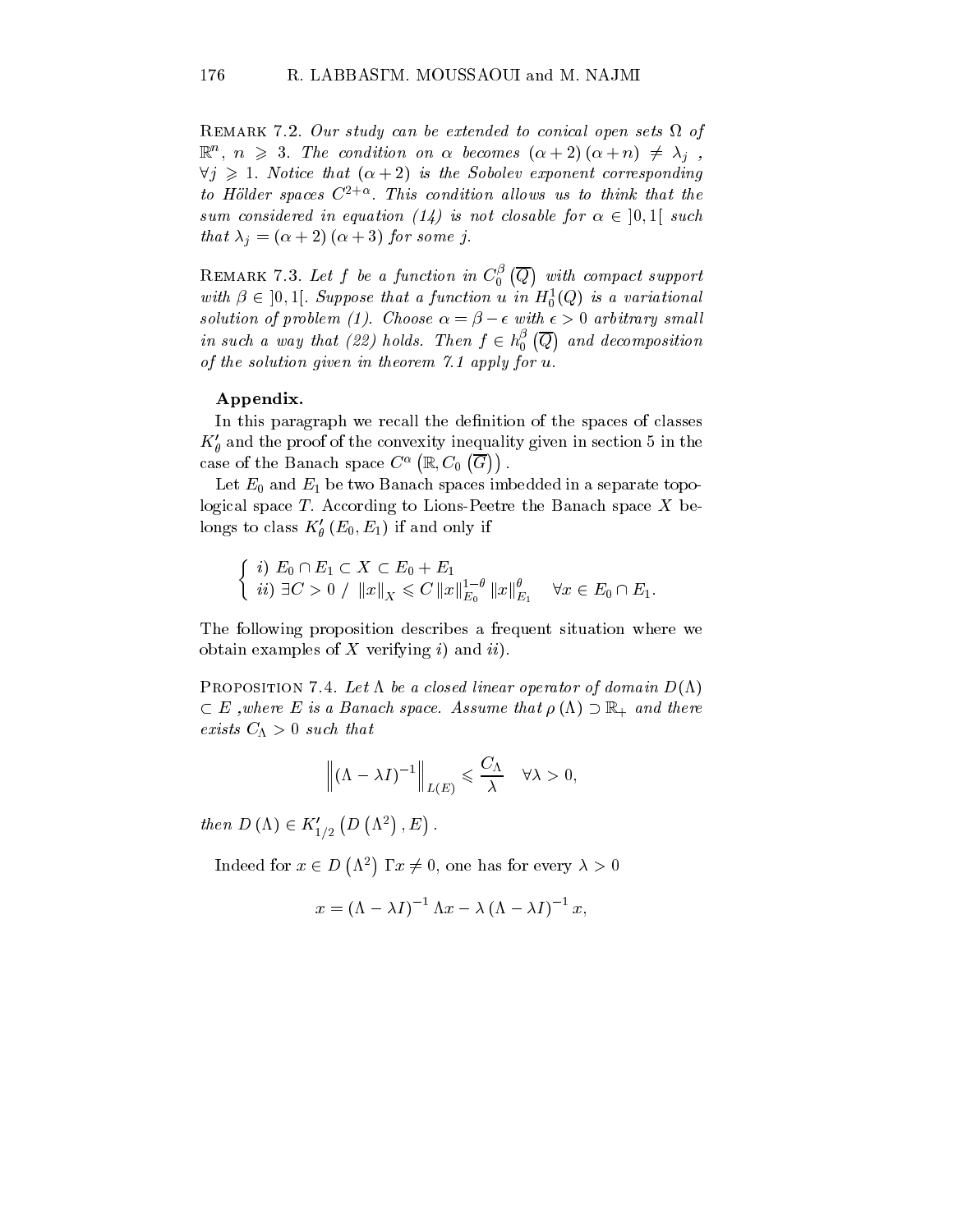and thus

$$
\begin{array}{rcl}\n\Lambda x & = & \left(\Lambda - \lambda I\right)^{-1} \Lambda^2 x - \lambda \Lambda \left(\Lambda - \lambda I\right)^{-1} x \\
\|\Lambda x\| & \leqslant & \frac{C_{\Lambda}}{\lambda} \|\Lambda^2 x\| + \left(C_{\Lambda} + 1\right) \lambda \left\|x\right\|.\n\end{array}
$$

Now for

$$
\lambda = \lambda_0 = \sqrt{\frac{C_{\Lambda}}{C_{\Lambda} + 1} \frac{\|\Lambda^2 x\|}{\|x\|}},
$$

we get

$$
\|\Lambda x\| \leqslant 2\sqrt{C_{\Lambda}(C_{\Lambda}+1)}\,\|\Lambda^2 x\|^{1/2}\,\|x\|^{1/2}\,,
$$

the proposition is then proved. Notice that  $D(\Lambda)$  and  $D(\Lambda^2)$  are equiped with their respective graph norm.

Let us go back to section 5. Put  $E = C^{\alpha}(\mathbb{R}, C_0(\overline{G}))$  and define  $\Lambda$  by

$$
\begin{cases}\nD(\Lambda) = \{u \in E \mid u' \in E\} = C^{1+\alpha} (\mathbb{R}, C_0 (\overline{G})) \\
\Lambda u = u',\n\end{cases}
$$

then

$$
\left\{\begin{array}{l} D(\Lambda^2)=C^{2+\alpha}\left(\mathbb{R},C_0\left(\overline{G}\right)\right)\\ \Lambda^2 u=u'',\end{array}\right.
$$

and it is easy to see that  $\Lambda$  is a closed linear operator such that for any  $\lambda > 0$ 

$$
\left[ (\Lambda - \lambda I)^{-1} f \right] (x) = - \int_x^{\infty} e^{-\lambda (s-x)} f(s) ds = - \int_0^{\infty} e^{-\lambda \xi} f(x+\xi) d\xi,
$$

from which it follows that:

$$
\left\| (\Lambda - \lambda I)^{-1} f \right\|_{C(R, C_0(\overline{G}))} \leqslant \frac{1}{\lambda} \left\| f \right\|_{C(R, C_0(\overline{G}))}
$$

and

$$
\left| \left[ (\Lambda - \lambda I)^{-1} f \right] (x) - \left[ (\Lambda - \lambda I)^{-1} f \right] (y) \right|
$$
  
\$\leqslant \int\_0^\infty e^{-\lambda \xi} |f(x + \xi) - f(y + \xi)| d\xi \leqslant \frac{1}{\lambda} |x - y|^\alpha [f]\_\alpha\$.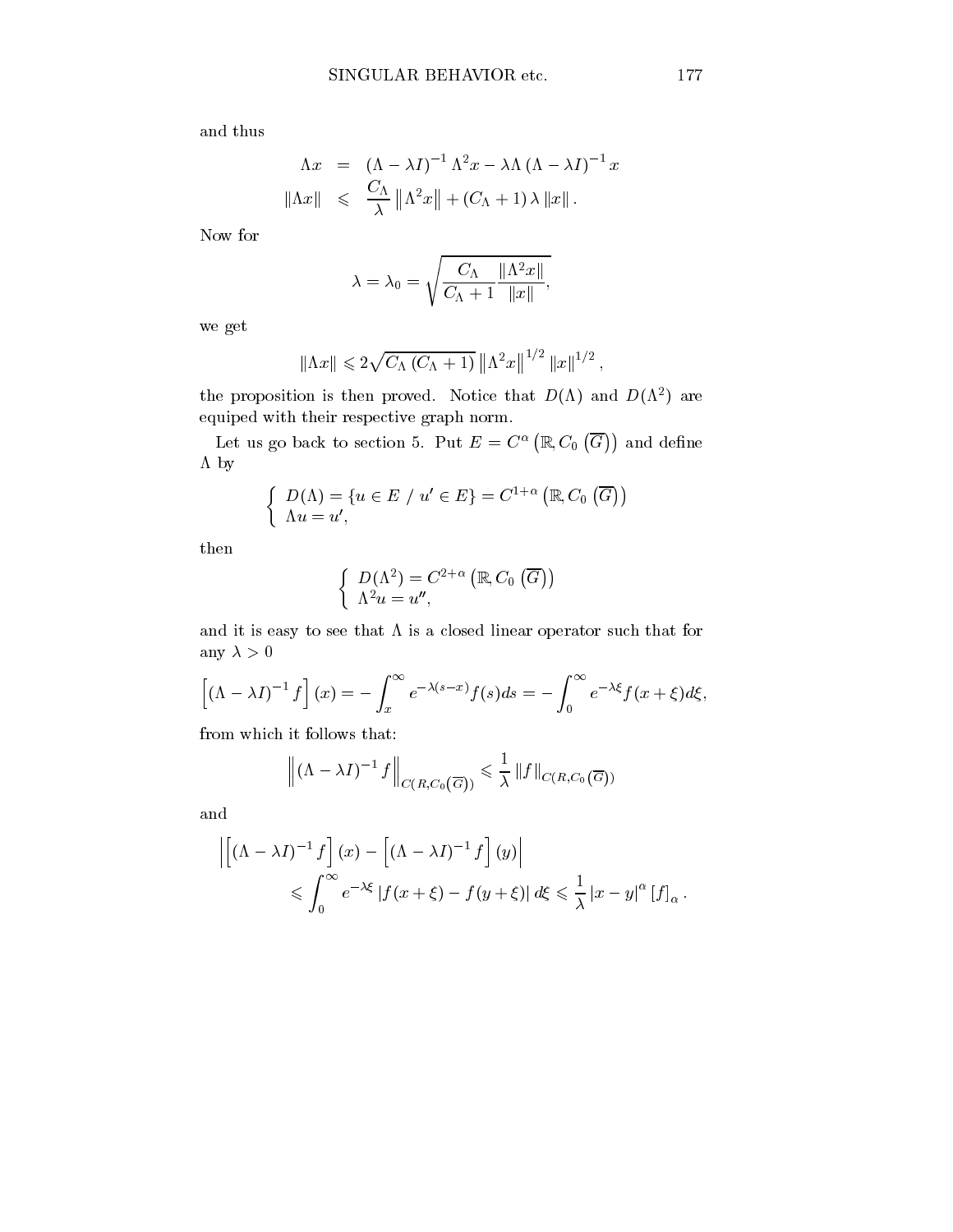Thus

$$
\left\| (\Lambda - \lambda I)^{-1} f \right\|_{C^{\alpha}(R,C_0(\overline{G}))} \leq \frac{1}{\lambda} \| f \|_{C^{\alpha}(R,C_0(\overline{G}))}.
$$

Using the above proposition, there exists  $C > 0$  such that

$$
||u'||_{C^{\alpha}(R,C_0(\overline{G}))}
$$
  
\$\leq C ||u||\_{C^{\alpha}(R,C\_0(\overline{G}))}^{1/2} ||u''||\_{C^{\alpha}(R,C\_0(\overline{G}))}^{1/2}\$  $\forall u \in C^{2+\alpha} (\mathbb{R},C_0(\overline{G}))$ 

$$
\|u\|_{C^{1+\alpha}\left(R,C_0(\overline{G})\right)} \leqslant \sup\left(1,C\right) \left( \|u\|_{C^{\alpha}(R,C_0\left(\overline{G}\right))}+\|u\|_{C^{\alpha}(R,C_0\left(\overline{G}\right))}^{1/2}\|u''\|_{C^{\alpha}(R,C_0\left(\overline{G}\right))}^{1/2}\right).
$$

#### **REFERENCES**

- [1] A. AGMON, S. DOUGLIS AND L. NIRENBERG, Estimates near the boundary for solutions of elliptic partial differential equations satisfying general boundary conditions I, Comm. Pure Appl. Math. 12  $(1959), 623 - 727.$
- [2] A. AGMON, S. DOUGLIS AND L. NIRENBERG, Estimates near the boundary for solutions of elliptic partial differential equations satisfying general boundary conditions II, Comm. Pure Appl. Math. 17  $(1964), 35-92.$
- [3] S. CAMPANATO, *Generation of analytic semi group by elliptic opera*tors of second order in hölder spaces, Ann. Scuola Nor. Sup. Pisa 8 (1981).
- [4] P. CLÉMENT AND P. GRISVARD, Sommes d'opérateurs et régularité  $L^p$  dans les problèmes aux limites, C. R. Acad. Sci. Paris, Série I 314  $(1992), 821 - 824.$
- [5] R. COURANT AND D. HILBERT, Partial differential equation, Methods of mathematical physics, vol. II, Interscience publishers, 1962.
- [6] G. DA PRATO AND P. GRISVARD, Sommes d'opérateurs linéaires et  $équations$  differentielles operationnelles, J. Math. Pures Appl., IX Ser. 54 (1975), 305-387.
- [7] M. DAUGE, Elliptic boundary value problems on corner domains, Lecture Notes, no. 1341, Springer Verlag, 1988.